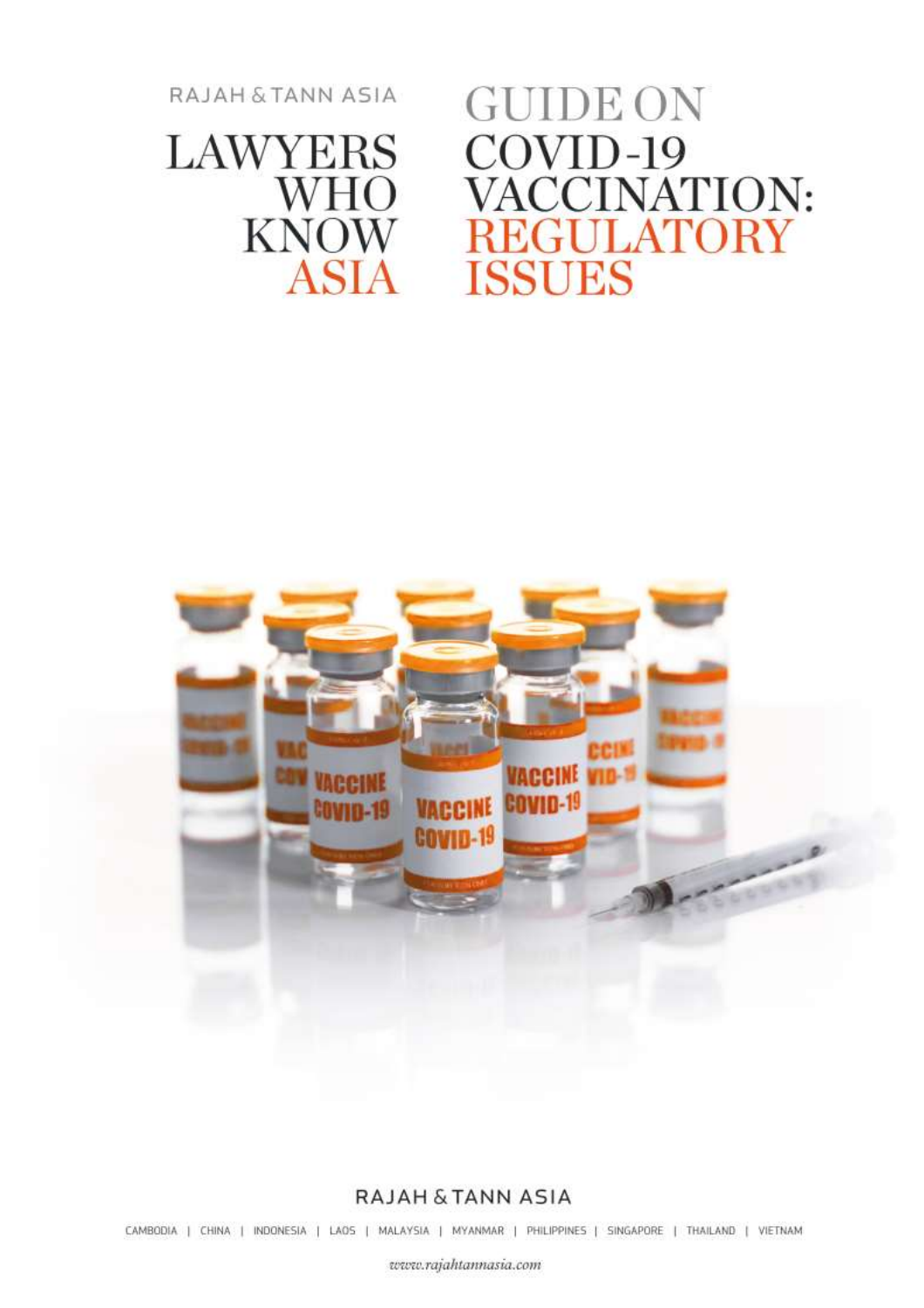# <span id="page-1-0"></span>**CONTENTS**

| Contents                     | $\overline{c}$  |
|------------------------------|-----------------|
| Introduction                 | 3               |
| <b>CAMBODIA</b>              | 4               |
| <b>CHINA</b>                 | 6               |
| <b>INDONESIA</b>             | 9               |
| <b>LAO PDR</b>               | 11              |
| <b>MALAYSIA</b>              | $\overline{12}$ |
| <b>MYANMAR</b>               | 14              |
| <b>PHILIPPINES</b>           | 16              |
| <b>SINGAPORE</b>             | 19              |
| <b>THAILAND</b>              | 22              |
| <b>VIETNAM</b>               | 25              |
| <b>Key Contacts</b>          | 27              |
| <b>Our Regional Contacts</b> | 30              |
| <b>Disclaimer</b>            | 31              |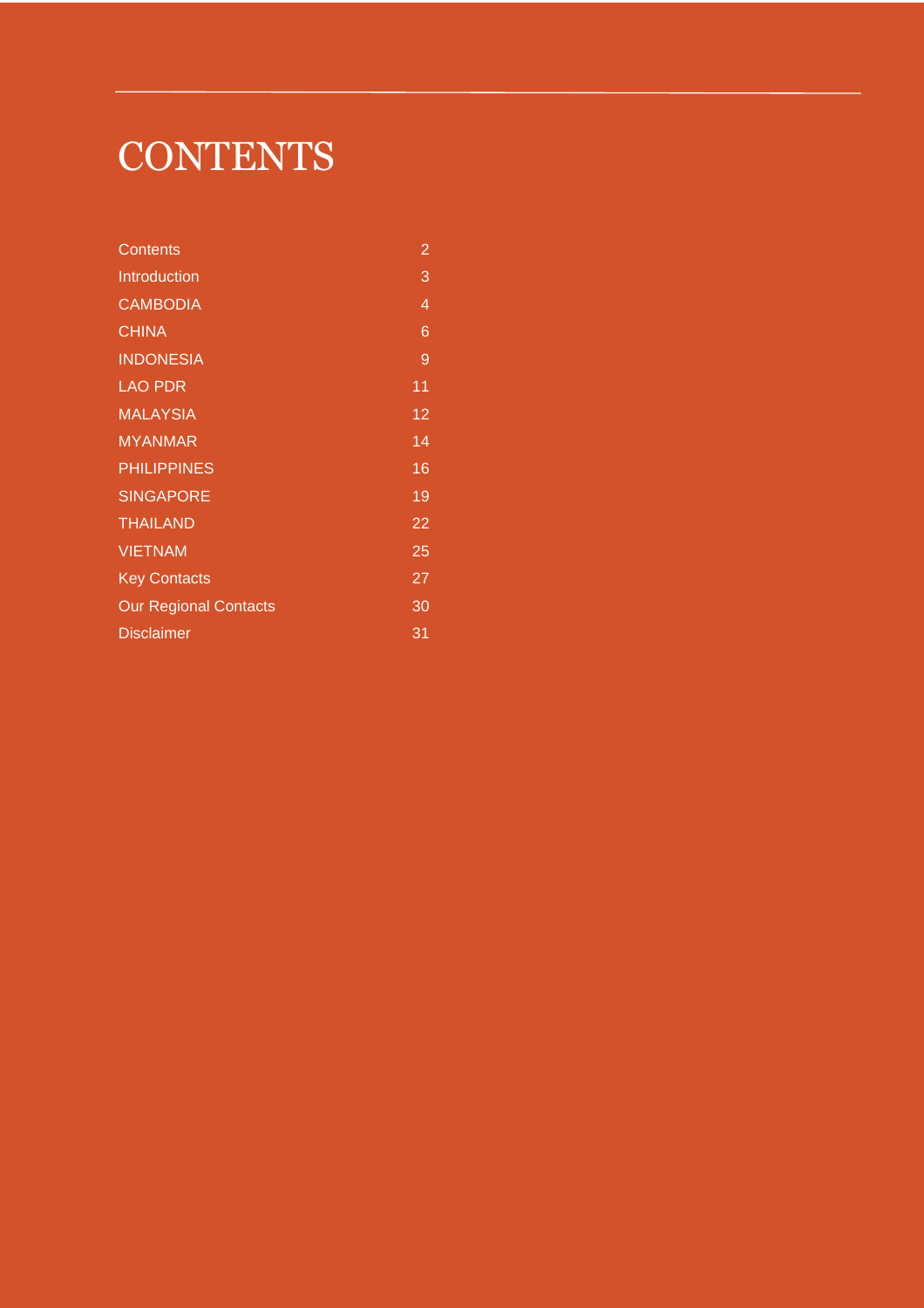

# Guide on COVID-19 Vaccination: Regulatory Issues

# <span id="page-2-0"></span>Introduction



COVID-19, the disease caused by the severe acute respiratory syndrome coronavirus 2 (SARS-CoV-2), has spread across the globe causing severe economic and social disruption worldwide. While the world continues to see the detrimental effects of COVID-19, it also begins to welcome the unfolding global endeavour of vaccine development and deployment. The global pharmaceutical industry has announced its commitment towards developing vaccines for COVID-19, and several vaccines have since been authorised by various national regulatory authorities for public use, with vaccinations taking place in several countries across Southeast Asia.

This quick guide explores the various regulatory issues arising in different parts of Southeast Asia, briefly covering vaccine registration and administration, as well as each country's regulatory framework, as of 20 April 2021.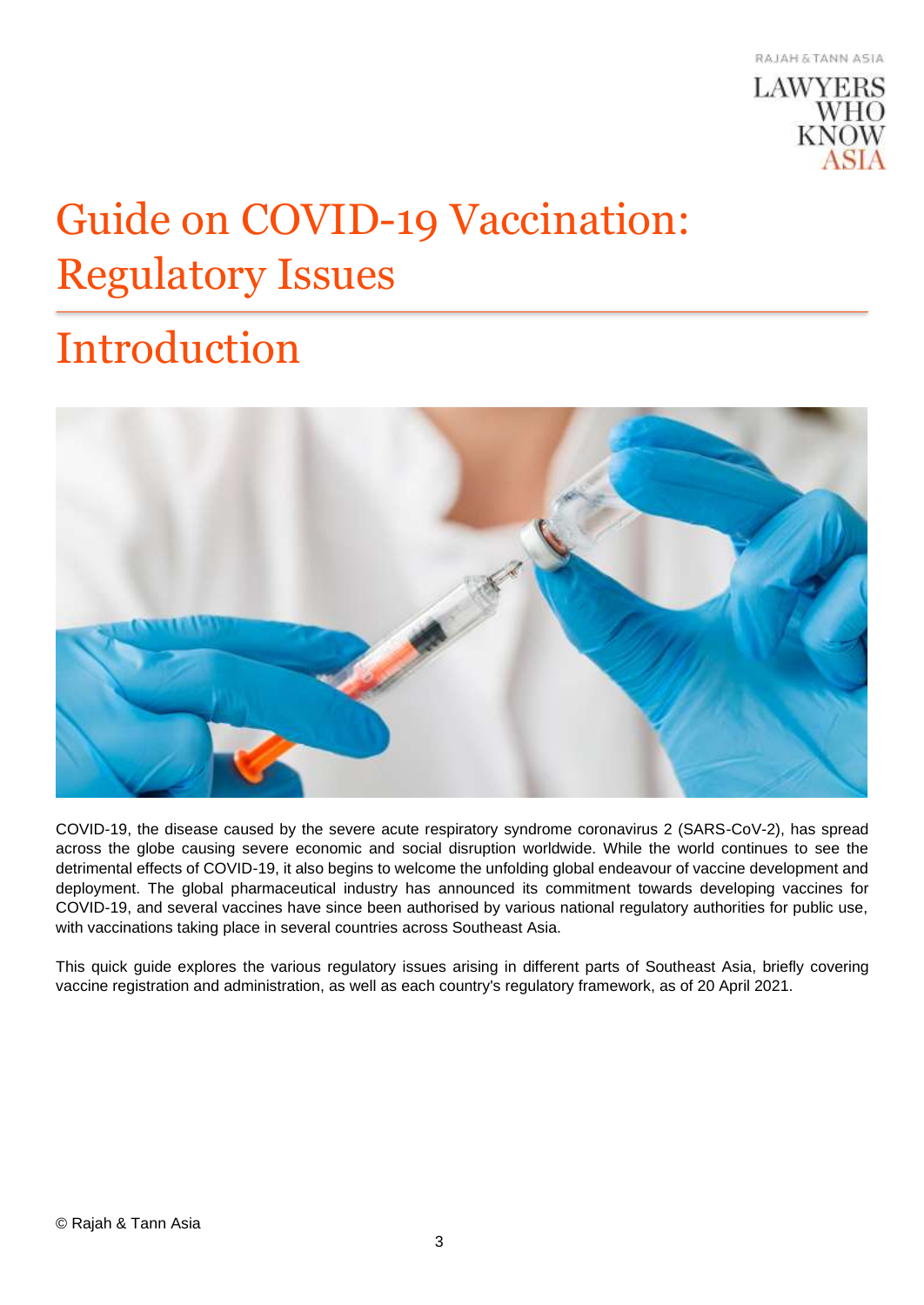

### <span id="page-3-0"></span>**CAMBODIA**

#### **1. Introduction**

As of 20 April 2021, Cambodia has obtained COVID-19 vaccines from three foreign manufacturers: (i) Beijing Institute of Biological Products (manufacturer of the Sinopharm vaccine), (ii) AstraZeneca of Oxford (manufacturer of the Covishield vaccine), and (iii) Sinovac Biotech Ltd (manufacturer of the Sinovac vaccine). As of mid-April, more than 1.2 million people have been vaccinated**.** This figure is a combination of the number of people who received two doses of vaccines and those who received at least one dose.



Since 10 February 2021, the Royal Government of Cambodia ("**RGC**") has commenced the national COVID-

19 vaccination campaign by providing the first doses of Sinopharm and Covishield on 10 March 2021 to priority groups including healthcare workers, journalists, public officials, experts of the Cambodian Mine Action Centre, frontline sub-national officials, police, and waste collection workers.

Moreover, in early April, the RGC further rolled out vaccination campaigns for the public at designated health centers.

#### **2. Vaccine Supplies Provided to Cambodia**

On 31 March 2021, the RGC obtained 700,000 doses of Sinopharm in addition to the first arrival of 600,000 doses provided by the People's Republic of China in February 2021. Besides Sinopharm, the RGC also obtained 324,000 doses of Covishield licenced from AstraZeneca of Oxford on 2 March 2021. The RGC expects to receive approximately 1.1 million Covishield doses by the end of May.

The RGC has also purchased more than 1 million doses of Sinovac. On 17 April 2020, the RGC obtained 500,000 Sinovac doses in addition to the 1.5 million doses that arrived in March.

Overall, as of 20 April 2021, Cambodia has obtained more than 3 million doses of COVID-19 vaccines.

#### **3. Regulatory Authority and Vaccination Strategy**

The Ministry of Health ("**MOH**") has full power and authority to administer and issue regulations in relation to COVID-19 vaccination and preventive measures to be complied with. Other ministries and institutions will then disseminate the MOH-issued regulations in their internal entities.

In order to roll out the vaccination program extensively and prevent the spread of COVID-19, the RGC issued Decision No. 37 on the Establishment of Covid-19 Vaccination Commission ("**Commission**") dated 17 March 2021 ("**Decision No. 37**"). The Commission consists of 21 members from diverse fields who will perform the following duties: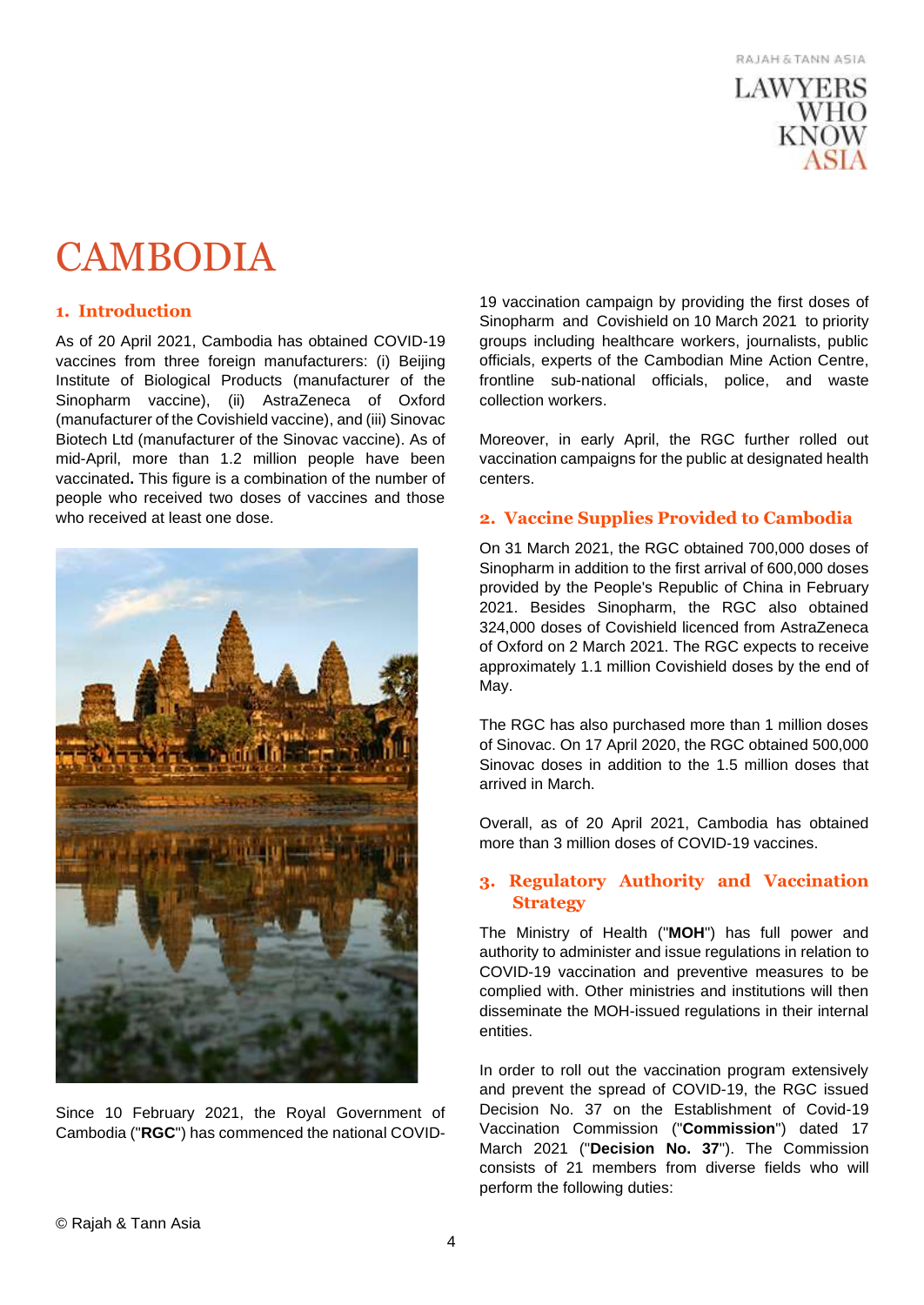### **LAWYERS WHO** KNOW

- (a) lead and manage the work of COVID-19 vaccination throughout Cambodia;
- (b) examine and prepare a plan for vaccination throughout Cambodia;
- (c) train medical staff in relation to COVID-19 vaccination;
- (d) transport the vaccines to the vaccination places;
- (e) support funds, material and necessary equipment for COVID-19 vaccination;
- (f) coordinate the vaccination work and other related work;
- (g) coordinate with national and international partners including the United Nations, international organisations, non-governmental organisations, and other embassies/consulates in Cambodia for the roll-out of the COVID-19 vaccination;
- (h) prepare reports relating to the COVID-19 vaccination and submit the reports to the RGC; and
- (i) perform other works in relation to COVID-19 vaccination.

Decision No. 37 stipulates that the Commission may establish subordinate commissions and secretariats to support the vaccination process and smoothen the work. So far, subordinate committees have been established in the Ministry of Labour and Vocational Training, and the Ministry of Justice, among others.

While Sinopharm is provided to people aged between 18 and 59, Covishield is made available to people aged 60 or older, and Sinovac is made available to people aged 18 or older.

In order to prevent the spread of COVID-19 even after people have already been vaccinated, the RGC has enacted several laws such as: (i) the Law on Preventive Measures against the Spread of COVID-19 and other Severe and Dangerous Contagious Diseases dated 11 March 2021; (ii) Sub-decree No. 37 on Preventive Measures against the Spread of COVID-19 and other Severe and Dangerous Contagious Diseases dated 12

March 2021; (iii) Inter-ministerial No. 178 MEF on Penalties for Persons/Entities Violating the Preventive Measures against COVID-19 and other Severe and Dangerous Contagious Diseases dated 19 March 2021; (iv) Prakas No. 018 on Mask Wear and Social Distancing Obligations during COVID-19 Community Spread dated 22 March 2021; (v) Sub-Decree No. 66 on Mandatory Vaccination against COVID-19 dated 11 April 2021; (vi) Decision No. 083/21 on Extension of Imposing Curfew in Phnom Penh until 28 April 2021 dated 13 April 2021; and (vii) Decision No. 50 on Modification of Lockdown Measures in Phnom Penh and Krong Takhmao dated 17 April 2021.

#### **4. Administration of Vaccines**

On 2 March 2021, 31 March 2021, and 17 April 2021, the RGC directly received the vaccines from the COVAX Facility and the government of the People's Republic of China at the Phnom Penh International Airport. MOH is the core ministry that receives, distributes and maintains the vaccines. These vaccines have been approved by MOH for roll-out to Cambodian citizens. Moreover, MOH ensures that the appropriate vaccines are administered to eligible persons.

As of 20 April 2021, of the 700,000 Sinopharm doses available, 400,000 and 300,000 doses have been allocated for MOH and the Ministry of National Defense to administer, respectively.

Sinopharm, Sinovac and Covishield vaccines are administered to Cambodian citizens free of charge.

Importantly, there is no provision allowing the private sector such as private hospitals or companies to purchase and run their own vaccination programmes in Cambodia.

#### **5. Conclusion**

The RGC continues to enforce strict measures to manage and prevent the spread of COVID-19.

The RGC plans to provide vaccination to at least 10 million people and expects to obtain more COVID-19 vaccines. Starting from May to August, Cambodia expects to obtain approximately 7.5 million doses. Currently, Phnom Penh and Krong Takhmao of Kandal Province are under temporary lockdown due to the socalled 20-February Community Spread event.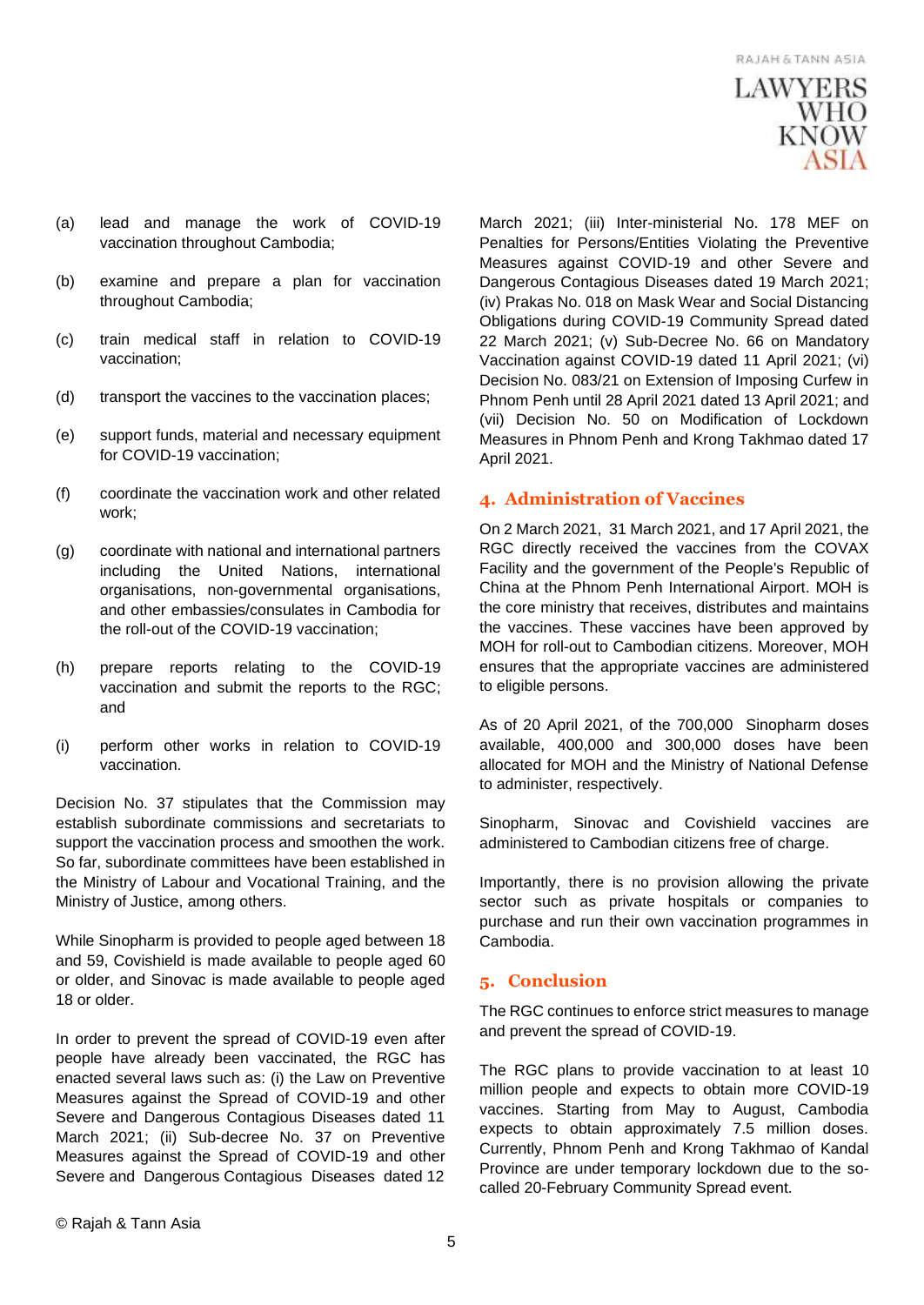

### <span id="page-5-0"></span>**CHINA**

#### **1. Introduction**

The first vaccine manufactured by China was given conditional approval for general use on 30 December 2020. To date, there are five China-manufactured vaccines which have been approved either for general use or for emergency use. China has launched its phased plan for its COVID-19 vaccinations program since late December 2020 targeting the key groups, and now the mass vaccination for COVID-19 is being rolled out across China.



**2. Vaccine Manufactured, Imported and Exported by China**

As of 20 April 2021, the National Medical Products Administration of China ("**NMPA**") has approved five coronavirus vaccines, all of which are manufactured by

domestic companies in China, i.e. (i) Beijing Institute of Biological Products Co., Ltd. of Sinopharm Group ("**Sinopharm Beijing**"); (ii) Sinovac Life Sciences Co., Ltd.; (iii) CanSino Biologics Inc.; (iv) Wuhan Institute of Biological Products Co., Ltd. of Sinopharm Group ("**Sinopharm Wuhan**"); and (v) Anhui Zhifei Longcom Biopharmaceutical Co. Ltd. ("**Zhifei Longcom**") and the Chinese Academy of Sciences. Save for the vaccine jointly manufactured by Zhifei Longcom and the Chinese Academy of Sciences which was approved for emergency use only, the other four vaccines have been given conditional approval for general use.

It was reported that BioKangtai and Fosun Pharma have partnered with AstraZeneca and BioNTech, respectively, to import their vaccines to China. However, to date, mainland China has not approved any overseas vaccine. The Hong Kong Special Administrative Region ("**Hong Kong SAR**") approved the BioNTech vaccine for emergency use in January 2021, while the Macao Special Administrative Region ("**Macao SAR**") granted the BioNTech vaccine special import authorisation in late February 2021. Both territories received their first batch of shots distributed by Fosun in late February 2021. The use of the BioNTech vaccine in these two Special Administrative Regions was temporarily suspended from 24 March 2021 through 4 April 2021 due to a packaging flaw in batch 210102. It is reported that both Hong Kong SAR and Macao SAR have resumed the use of BioNTech vaccine since 5 April 2021.

As of end February 2021, China has provided medical aid for vaccines to 69 countries and two international organisations worldwide, and has exported vaccines to 28 countries.

#### **3. Regulatory Authority**

Vaccines, as with other pharmaceutical products, fall under the purview of NMPA, the pharmaceutical arm of the State Administration for Market Regulation. A new vaccine needs to go through the following processes and/or satisfy the following requirements before it can be administered in China: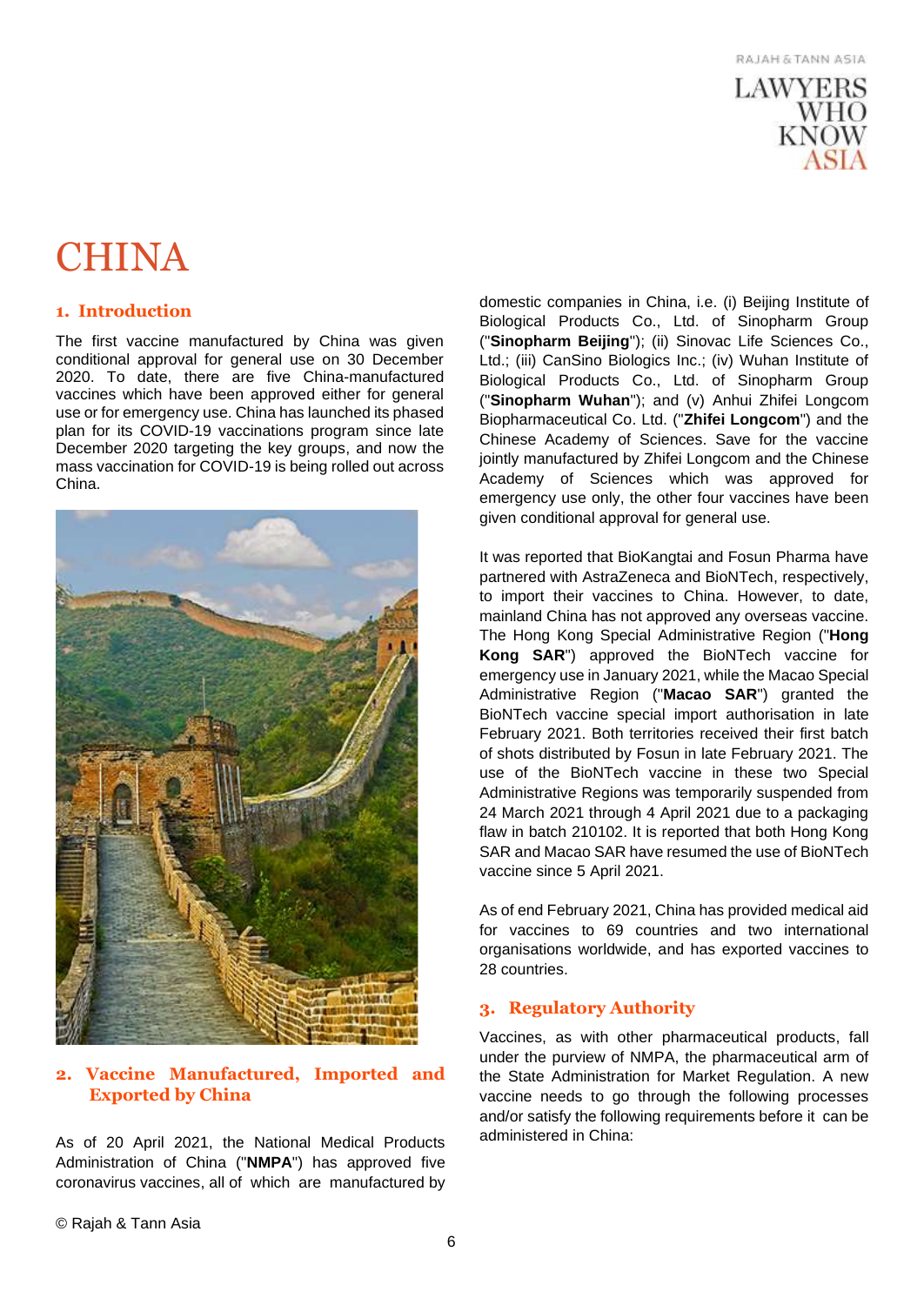

#### **a. Development and Registration of Vaccines**

The standard approval process for a new vaccine takes years and requires the observation of large numbers of patients over time to ensure safety and efficacy. The process includes (i) pre-clinical studies; (ii) clinical trial application; (iii) application for clinical trial institutions; (iv) clinical trial registration; (v) the authorities' review and examination of the clinical trial data; and (vi) the grant of approval for the vaccine. Once the vaccine is approved by and registered with NMPA, a Drug Registration Certificate will be issued.

#### **b. Manufacture of Vaccines**

Any manufacturer who intends to produce the vaccine is required by the PRC Vaccine Administration Law to obtain the Drug Production Permit issued by the medical products administration at or above the provincial level. A vaccine manufacturer should satisfy the following requirements in accordance with the PRC Drug Administration Law (Rev. 2019) ("**Drug Administration Law**") and the PRC Vaccine Administration Law (2019) ("**Vaccine Administration Law**"):

- (a) It shall be staffed with legally certified pharmacy technicians, engineering technical personnel, as well as corresponding skilled workers;
- (b) It shall have factory premises, facilities, and a sanitary environment suitable for the pharmaceutical production;
- (c) It shall have an institution or competent personnel capable of inspecting the quality of the pharmaceuticals produced, as well as necessary instruments and equipment;
- (d) It shall have rules and systems assuring pharmaceutical quality, and comply with the requirements of the Good Manufacturing Practices for Pharmaceuticals;
- (e) It shall be equipped with appropriate scale and sufficient capacity stockpile;
- (f) It shall have systems, facilities and equipment to ensure biological safety; and
- (g) It shall meet the needs of disease prevention and control.

#### **c. Lot Release System for Vaccine**

Once a new vaccine is licensed, every lot shall be chemically and biologically tested before it is released along the supply chain. A lot release system for vaccines has been in place in China since the mid-2000s.

Each lot of vaccines to be sold or imported shall be examined and tested in accordance with relevant technical requirements by lot release institutions designated by NMPA. A qualified lot shall be granted a certificate for lot release of biological product, and a disqualified lot shall be given a notice of disapproval for lot release.

#### **d. Wholesale and Retail of Vaccines**

A vaccine wholesaler or retailer shall obtain the Drug Operation Permit before wholesaling or retailing the vaccine in China. A wholesaler or a retailer of vaccines as with other drugs shall satisfy the following requirements in accordance with the Drug Administration Law:

- (a) It shall be staffed with legally certified pharmacists and other pharmacy technicians;
- (b) It shall have business premises, equipment, storage facilities and a sanitary environment suitable for the pharmaceuticals in which it trades;
- (c) It shall have a quality control organ or personnel suitable for the pharmaceuticals in which it trades; and
- (d) It shall have rules and systems assuring pharmaceutical quality and comply with the requirements of the Good Distribution Practices for Pharmaceuticals.

#### **4. Administration of Vaccines**

The Vaccine Administration Law categorises vaccines into two categories: (i) vaccines under immunisation programs ("**Immunisation Program Vaccines**") and vaccines not covered by immunisation programs ("**Nonimmunisation Program Vaccines**"). Immunisation Program Vaccines refer to the vaccines that shall be inoculated to residents in accordance with government provisions, including vaccines determined in national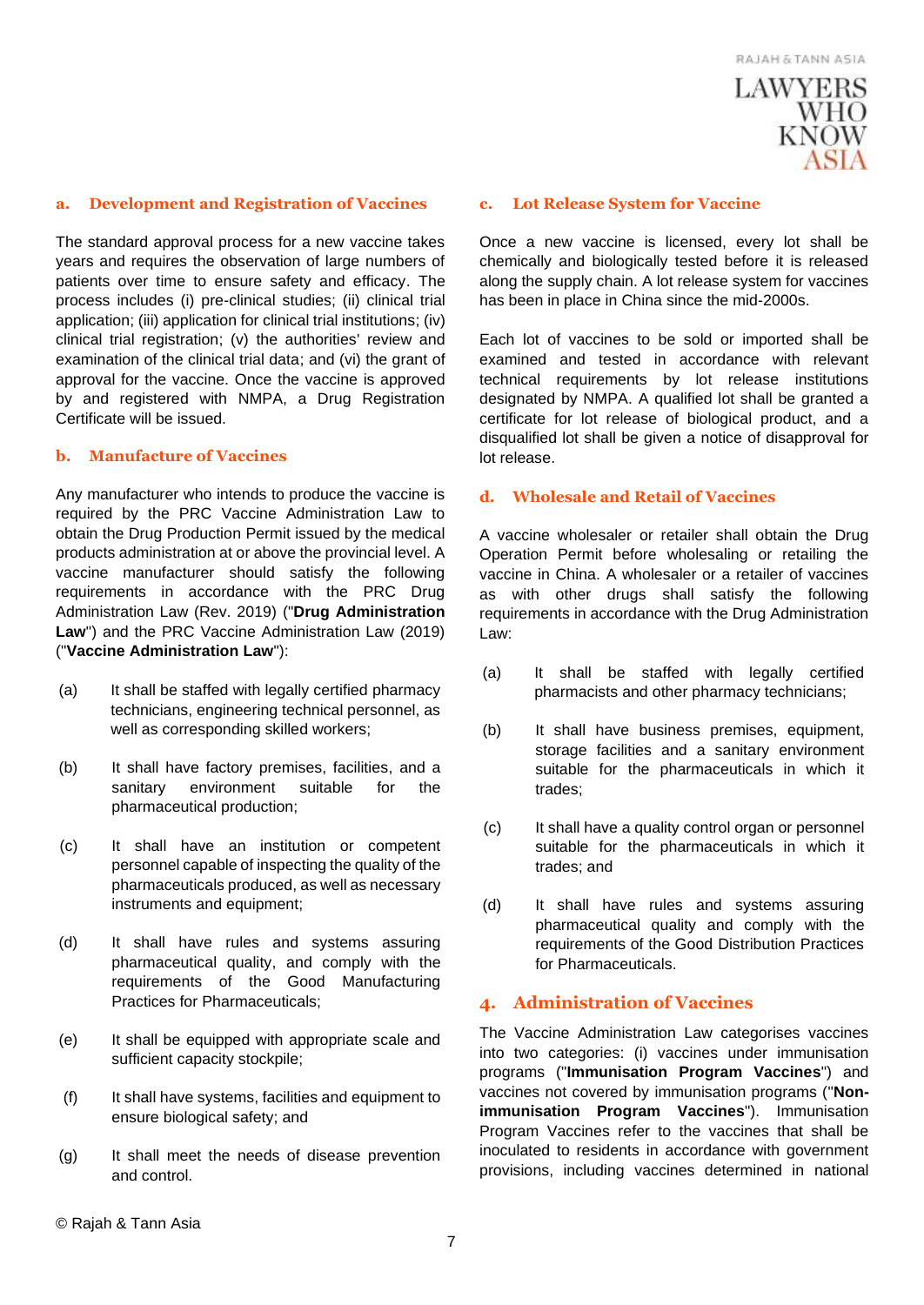

immunisation programs, vaccines added by local governments, and vaccines used in emergency vaccinations or group preventive vaccinations organised by the governments at the county level or above or their competent health departments. In contrast, the Nonimmunisation Program Vaccines refer to other vaccines voluntarily inoculated by residents. Another difference is that the Immunisation Program Vaccines are free for all the residents while the Non-immunisation Program Vaccines are not free, i.e., the residents shall pay for it.

On 31 December 2020, the National Healthcare Commission ("**NHC**") announced that COVD-19 vaccines has been categorised as Immunisation Program Vaccines which will be offered free to the Chinese citizens.

During the press conference on 15 March 2021, NHC said that China is implementing the administration of COVID-19 vaccinations in three different phases, with each phase targeting different priority groups: (i) key groups including people working in highly-exposed sectors and essential workers; (ii) high-risk groups including the elderly and people with underlying medical conditions; and (iii) other masses. The vaccination of key groups kicked off in late December 2020. Since early March 2021, China has been carrying out the vaccination campaign for other masses, which targets people aged between 18 and 59. Due to the incomplete clinical trial data for minors and the elderly, the vaccination program for minors and the elderly has not been implemented nationwide save for some cities, like Beijing and Shanghai, which have started inoculating seniors aged between 60 and 75. As of 20 April 2021, around 199 million doses of COVID-19 vaccines have been administered according to NHC.

#### **5. Conclusion**

Currently, only China-manufactured vaccines can be administered in mainland China. Any vaccine, whether locally-manufactured or imported, must first be approved and registered with NMPA before it can be administered in China. In addition, manufacturers, importers, wholesalers and retailers must obtain the relevant permits and licences before they are able to manufacture and distribute vaccines within China.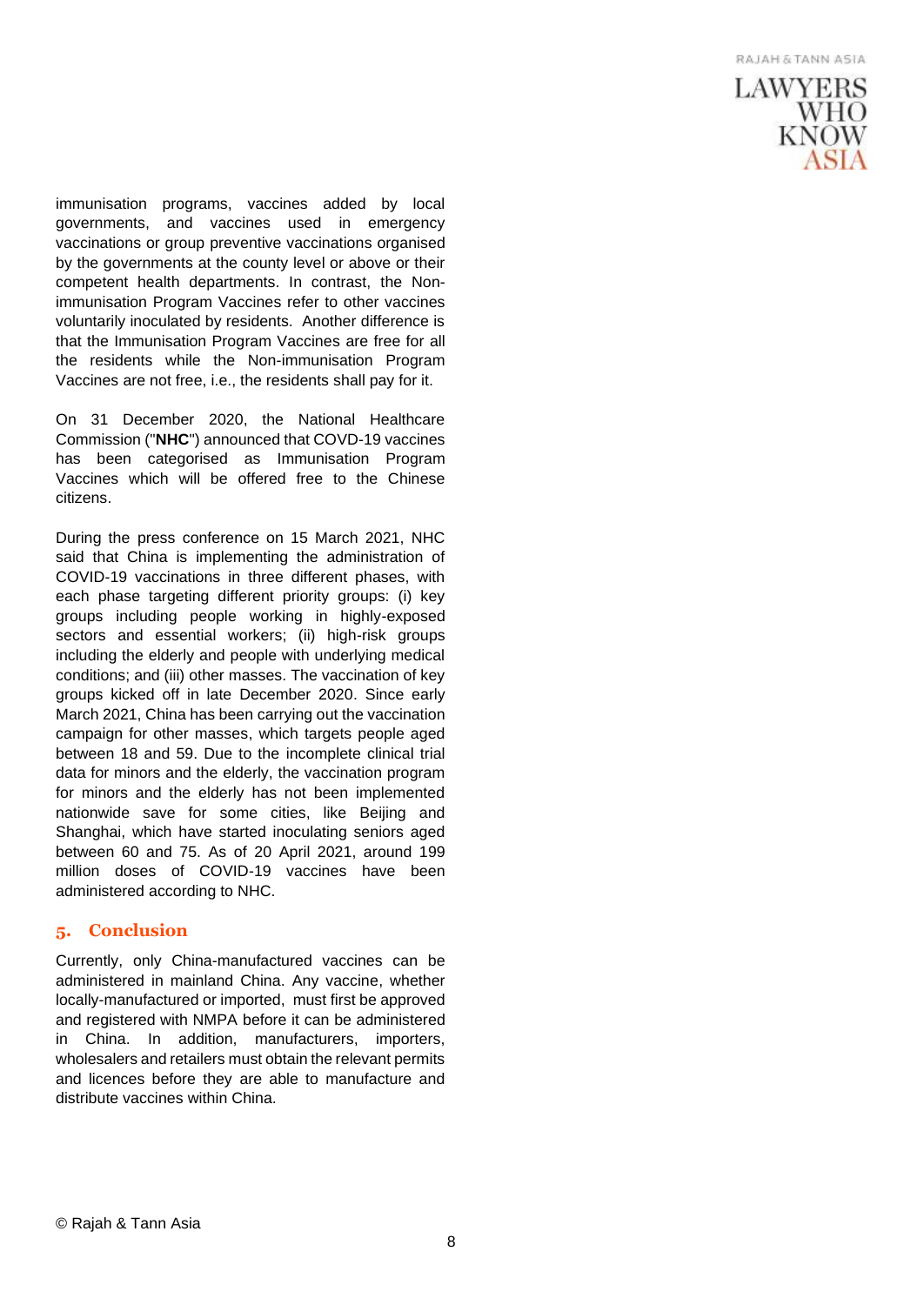

### <span id="page-8-0"></span>INDONESIA

#### **1. Introduction**

The Government of Indonesia ("**GoI**") began its fourphase COVID-19 Vaccination Program on 13 January 2021. As is the case with other countries, healthcare workers received the first batch of vaccines, followed by public servants and then other members of the public. The GoI aims to inoculate a total of 181,554,465 people or around 66.91% of the total population by early 2022. As of late April 2021, over 19 million doses have been delivered, with 12 million people having received one dose and another 7 million having received both doses.



#### **2. Vaccine Supplies Acquired by Indonesia**

The Indonesian Ministry of Health ("**MoH**") plans to secure around 660 million vaccines both in binding and potential forms from around five different sources: (i) Sinovac, (ii) Novavax, (iii) COVAX/GAVI, (iv) AstraZeneca, and (v) Pfizer.

The supply status of each vaccine source may vary as it depends on several aspects, such as the stages of agreement and/or bureaucracy. Nevertheless, as of March 2021, the GoI has reached supply deals on more than 300 million doses of COVID-19 vaccine from various sources, including CoronaVac from Sinovac, the vaccine produced by local pharmaceutical PT Bio Farma, and AstraZeneca.

#### **3. Regulatory Authority**

The President has issued a Presidential Decree on the provision of vaccines and the implementation of vaccination program to combat the COVID-19 pandemic ("**Decree**"). It stipulates that the GoI is responsible to arrange for the provision, distribution, and administration of the COVID-19 vaccines. The Decree assigns PT Bio Farma, a state-owned pharmaceutical company, to procure the vaccine in cooperation with domestic and international institutions. Other suppliers are also allowed to procure the vaccine based on their appointment by MoH. The Decree also assigns MoH to manage vaccine distribution and the national vaccination programme.

Further, the Decree provides that the GoI will take over the legal liability of the COVID-19 vaccine suppliers in the supply of COVID-19 vaccines, including liability pertaining to the safety, quality, and efficacy of the vaccine. This take-over of liability by the GoI is subject to the vaccine supplier's compliance with good manufacturing practices and good distribution practices.

In general, vaccines are required to be registered with the National Agency of Drugs and Food Control (*Badan Pengawas Obat dan Makanan,* or "**BPOM**") before their distribution and administration in Indonesia. However, taking into account the emergency situation, the Decree allows BPOM to issue an Emergency Use Authorisation ("**EUA**") for the use of vaccines in Indonesia. The EUA issuance by BPOM must be based on the Emergency Use Listing procedure that is implemented by the World Health Organization. So far, BPOM has issued EUAs for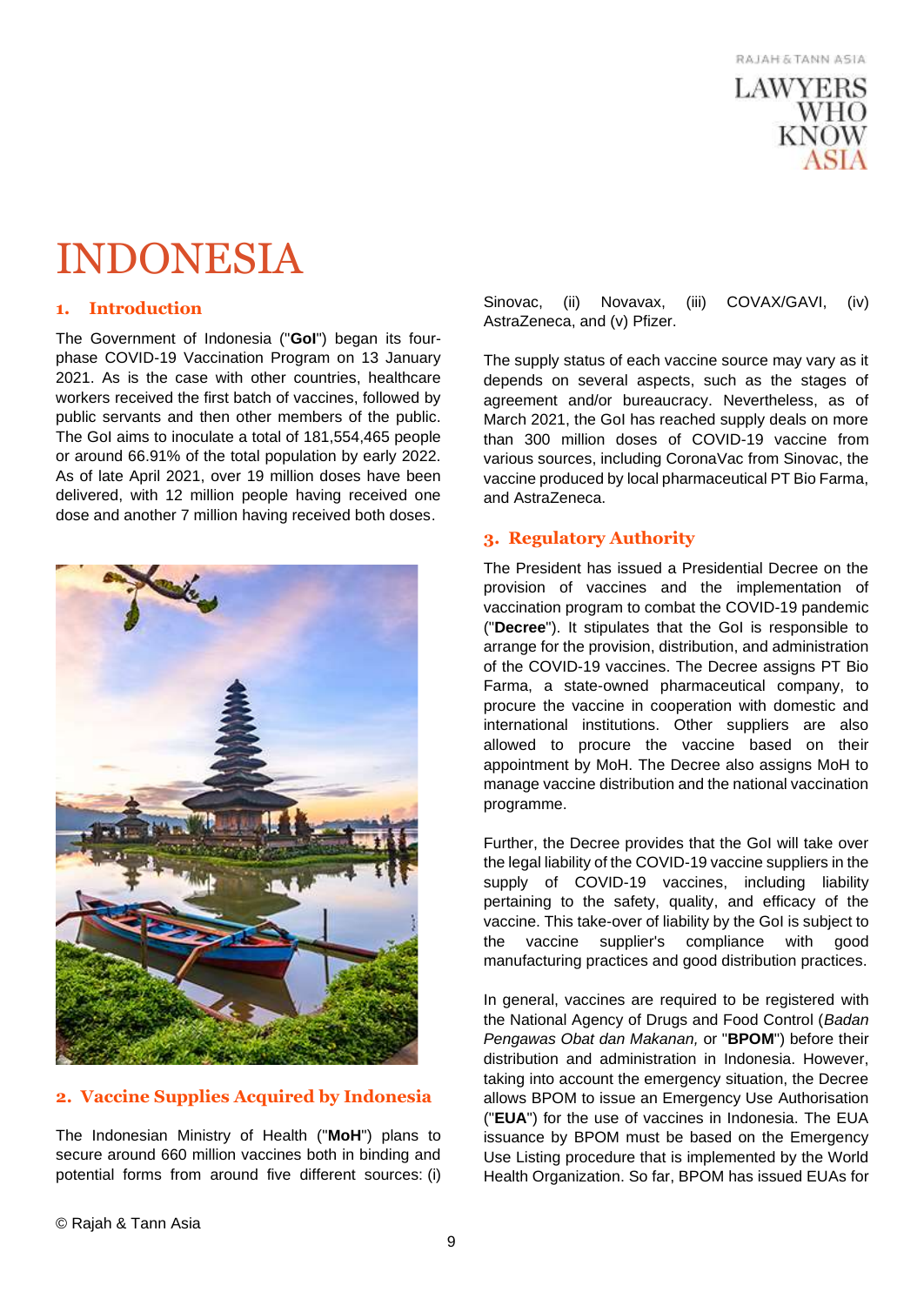

CoronaVac from Sinovac, PT Bio Farma, and AstraZeneca's COVID-19 vaccine in Indonesia.

BPOM will also supervise the circulation and administration of COVID-19 vaccines in the community to ensure their safety and efficacy. To support this goal, BPOM will provide an electronic reporting system where pharmaceutical firms and paramedics can report sideeffects of the vaccines.

#### **4. Vaccine Administration by the Private Sector**

MoH has issued MoH Regulation No. 10 of 2021 on the execution of vaccinations in its effort to handle the COVID-19 Pandemic ("**MoH Regulation**"), which was effective from 25 February 2021. Through the MoH Regulation, companies can arrange for the vaccination of their employees. This stream of vaccination, however, requires the company to coordinate their vaccination program with the GoI and bear all costs so that recipients will not be charged at all for vaccination. Companies are not allowed to use the quota of vaccines that are used for the GoI's vaccination program. In order to streamline the process and to ensure that no GoI's vaccines are used by the companies, the procurement of the vaccines for this purpose as well as the distribution to companies will still be carried out by PT Bio Farma.

#### **5. Conclusion**

The GoI sees vaccinations against COVID-19 as a very important step for the country to emerge from the pandemic. It is determined that the vaccination must at least reach the target recipients without considering their economic background at all. Thus, the GoI also allows companies to take part in the vaccination program, but emphasising that such must be done free of charge. Nevertheless, to ensure that the vaccination will reach the desired level of efficacy without jeopardising the GoI's vaccination program, PT Bio Farma is still tasked with procuring and distributing vaccines for both the GoI's program and companies.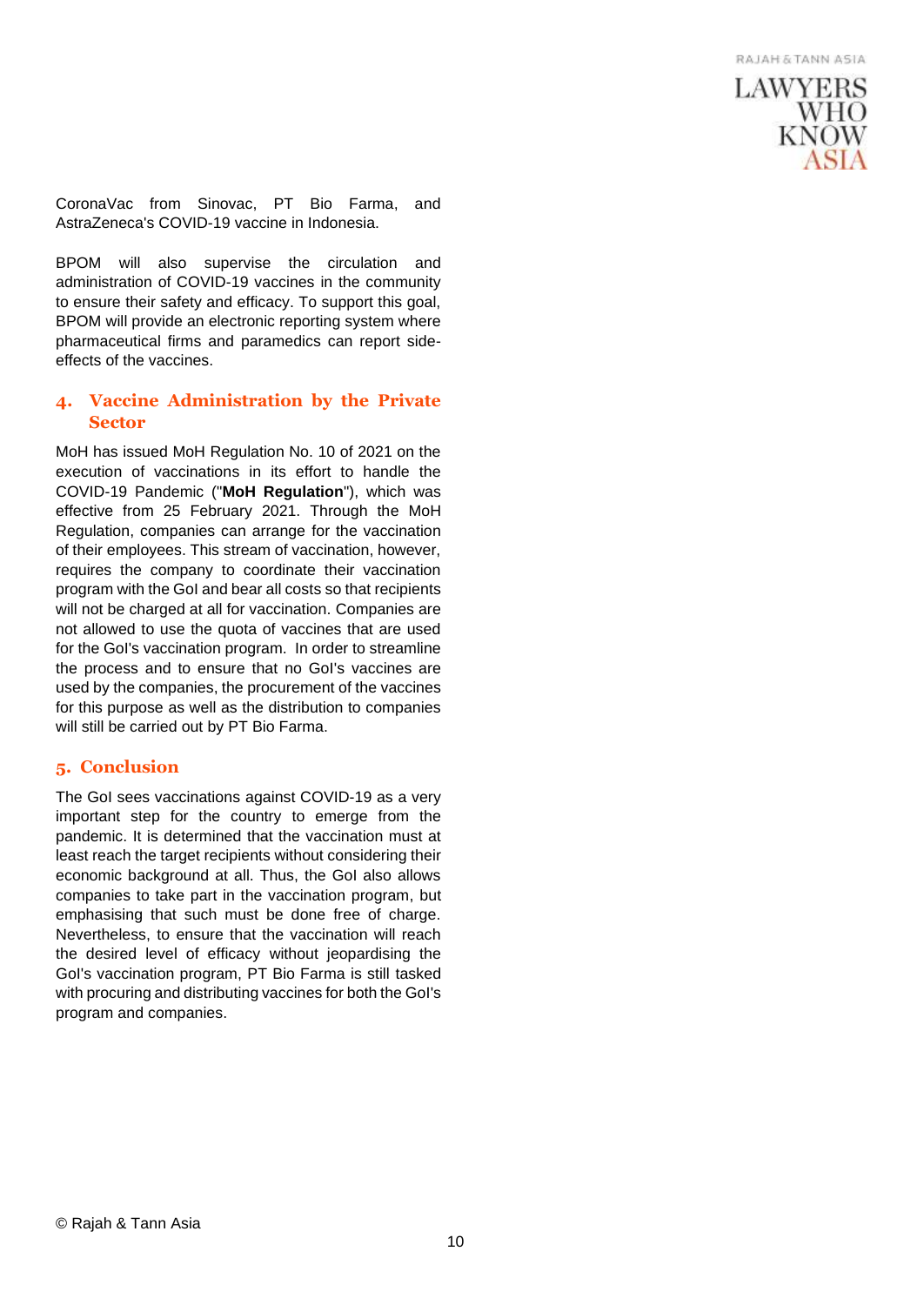

### <span id="page-10-0"></span>LAO PDR

#### **1. Introduction**

Laos has completed nationwide immunisation for frontline workers and health care workers in March 2021, and rolled out vaccination for the public on 1 April 2021. As of 20 April 2021, approximately 110,000 people have taken their first shots of vaccine, and around 50,000 people have taken their second shots.



#### **2. Vaccine Supplies Acquired by Laos**

As of 20 March 2021, Laos has acquired an aid of 1,235,000 doses of COVID-19 vaccines from (i) China's Sinopharm (1,102,000 doses); (ii) Russia's Sputnik V (1,000 doses); and (iii) 132,000 doses of AstraZeneca from Gavi COVAX Facility.

#### **3. Regulatory Authority**

While the importation of vaccines is governed by the Law on Drugs and Medical Products No. 07/NA dated 21 December 2011, the research, development, manufacture, distribution, and administration of vaccines in Laos is governed by the Law on Vaccination No. 52/NA dated 25 June 2018. The authority in charge of both normal and emergency immunisation of people in Laos is the Department of Hygiene and Health Promotion, Ministry of Health ("**DHP**").

#### **4. The Approval Process – Import and Distribution of COVID-19 Vaccines**

Currently, no entity from the private sector has filed its application for importation and distribution of COVID-19 vaccines. All available COVID-19 vaccines are being administered by DHP. The Prime Minister has announced that the government will facilitate and provide support to eligible entities from the private sector in their importation and distribution of COVID-19 vaccines.

Entities from the private sector that wish to import and distribute COVID-19 vaccines must be entities registered under Lao laws, and should have first obtained the requisite drugs importation and distribution business operation licenses from the Department of Food and Drugs of the Ministry of Health.

Prior to importation, they must also obtain a registration certificate from the Department of Food and Drugs.

#### **5. Conclusion**

Any drugs, medical products and vaccines shall be approved by and registered with the Department of Food and Drugs of the Ministry of Health before they can be imported, disbuted and administered in Laos.

The government encourages the private sector to contribute to the importation of COVID-19 vaccines for domestic distribution to achieve the goal of vaccinating at least 70% of the population by end 2021.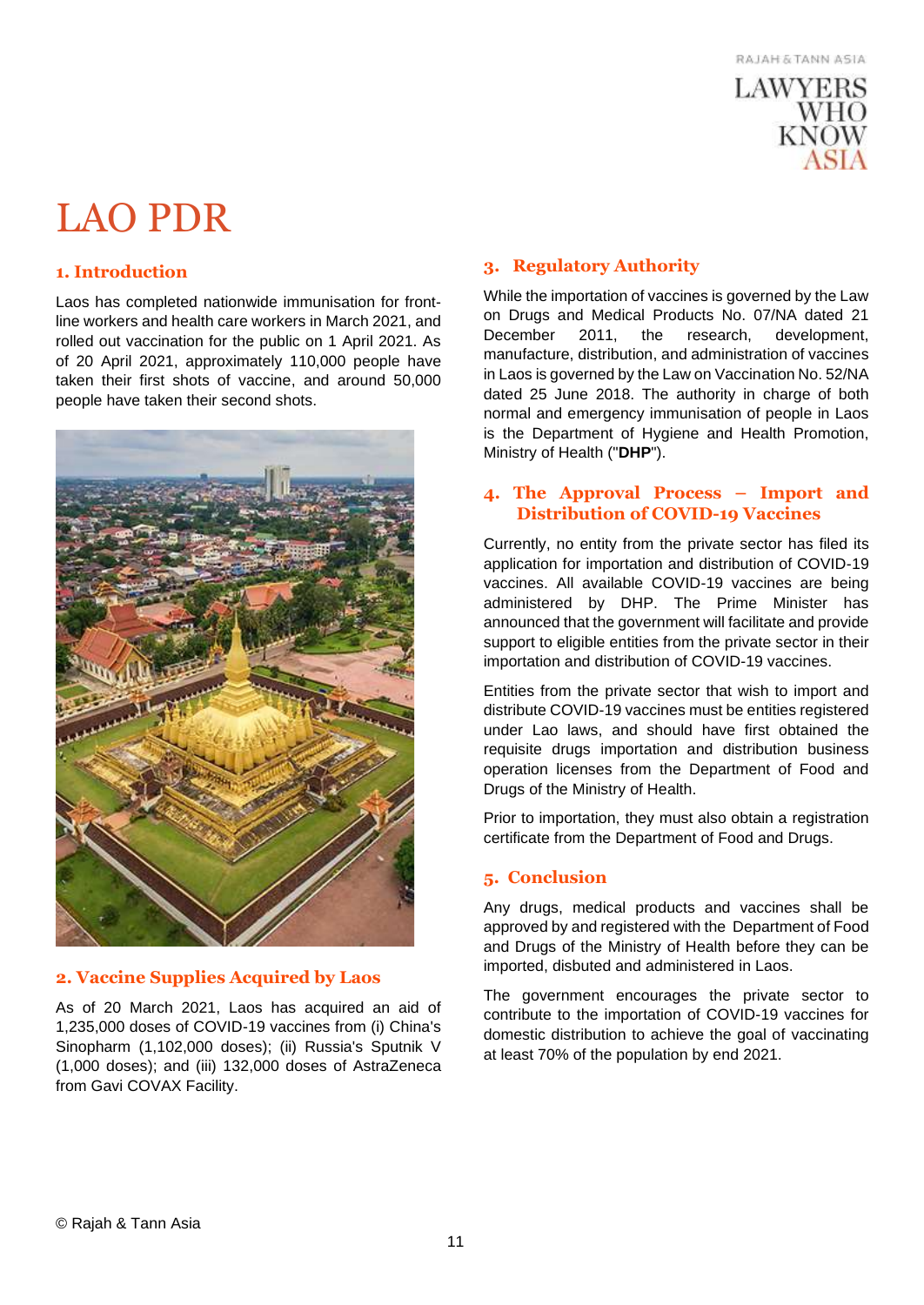

# <span id="page-11-0"></span>MALAYSIA

#### **1. Introduction**

Malaysia launched its National Immunisation Programme ("**NIP**") on 16 Febraury 2021, a few days before it welcomed the first batch of COVID-19 vaccines. More commonly known by its manufacturers, Pfizer and BioNTech, the highly anticipated Comirnaty vaccine ("**Comirnaty Vaccine**") arrived at the Kuala Lumpur International Airport on 21 February 2021.



#### **2. Vaccine Supplies Acquired by Malaysia**

As of February 2021, Malaysia had secured 66.7 million doses of various COVID-19 vaccines from five foreign manufacturers: (i) Pfizer-BioNTech; (ii) AstraZeneca; (iii) Sinovac; (iv) CanSino Biologics; and (v) Sputnik V. However, the supply and administration of such vaccines is subject to the approval of local health authorities.

#### **3. Regulatory Authority**

The Malaysian Government established the Special Committee for Ensuring Access to Covid-19 Vaccine Supply (*Jawatankuasa Khas Jaminan Akses Bekalan Vaksin Covid-19*, or "**JKJAV**"), which is co-chaired by the Minister of Health and the Minister of Science, Technology & Innovation. As its name suggests, JKJAV is tasked with ensuring timely access to the supply of COVID-19 vaccines for the country through the implementation and monitoring of the NIP. At the time of writing, JKJAV will seek to implement the administration of COVID-19 vaccinations in three different phases, with each phase targeting different priority groups.

Policy plans aside, the vaccines can only be administered to the masses if they have been given local regulatory approval. Generally, pharmaceutical product registrations fall under the purview of the National Pharmaceutical Regulatory Agency ("**NPRA**"), the pharmaceutical arm of the Ministry of Health Malaysia ("**MOH**"). On 15 December 2020, perhaps in anticipation of the NIP, NPRA issued the Guidance and Requirements on Conditional Registration for Pharmaceutical Products During Disaster ("**Conditional Registration Guidelines**"). The Conditional Registration Guidelines apply specifically to the registration of "new pharmaceutical products (including vaccines) for use during a disaster", be it products that have been imported with an intent to be distributed, or locally-manufactured products.

To date, the Comirnaty Vaccine, AstraZeneca, and Sinovac are the only COVID-19 vaccines that have been granted conditional registration by NPRA. Pursuant to the Conditional Registration Guidelines, each of the three registrations is valid only for one year from the time they are approved, after which each is subject to renewal for up to two more times. It is likely, therefore, that vaccine manufacturers granted conditional approval would apply for a full approval in due course.

#### **Import and Distribution of Vaccines**

Registered products can only be handled by licensed importers and/or wholesalers which are approved by NPRA and are subject to the principles of MOH's Good Distribution Practice Guidelines ("**GDP**"). According to the Conditional Registration Guidelines, it is the importers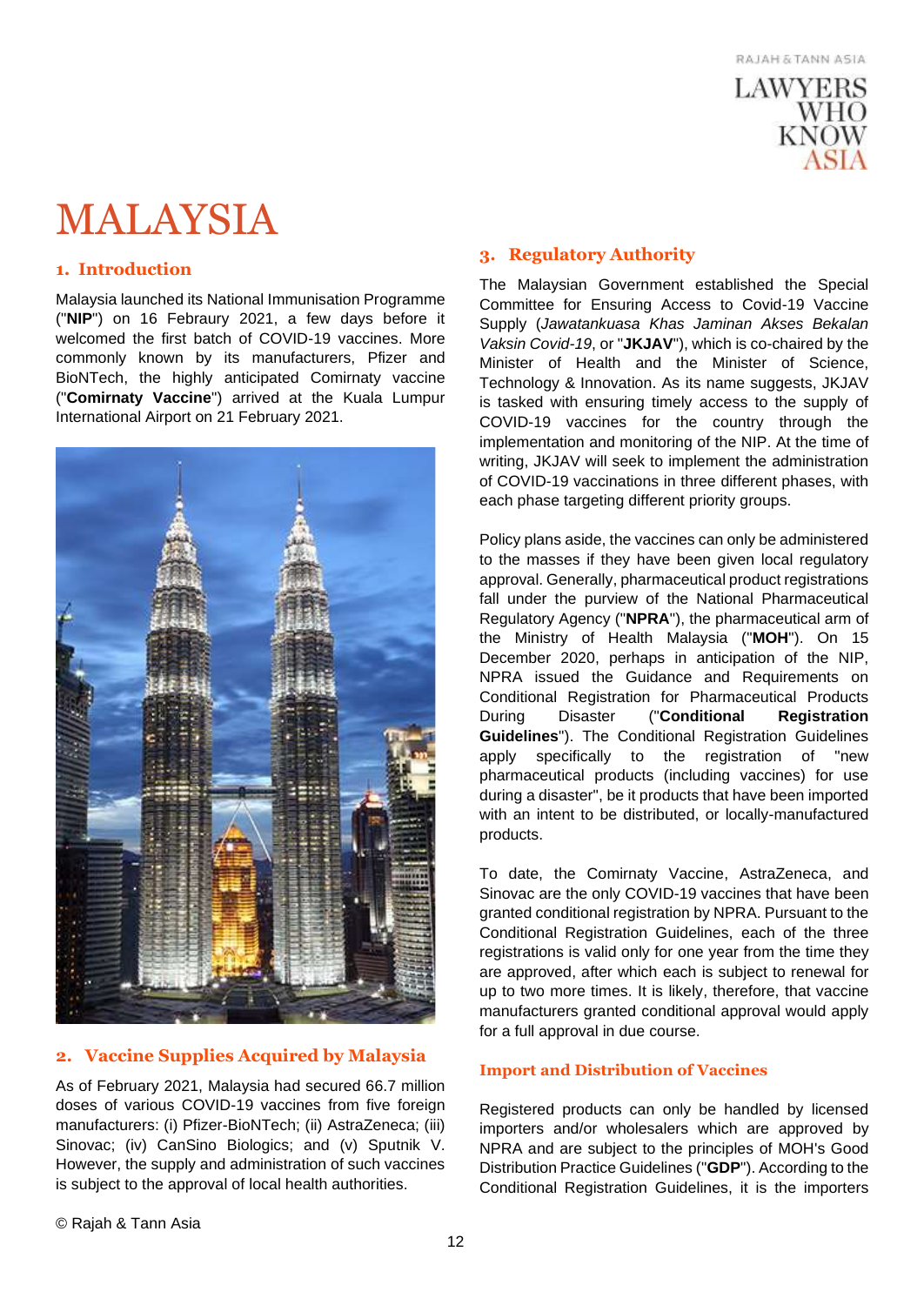

and/or wholesalers (as the case may be) who are fully responsible for ensuring that all parties involved in the supply chain of the registered products are compliant with the GDP. Amongst other requirements, these include the management of time and temperature-sensitive products, such as that of the Comirnaty Vaccine which is required to be stored at -75°C. Evidently, compliance with such requirements is paramount to the country's plans for immunisation.

#### **Local Value-Added Manufacturing**

In negotiations for the purchase of vaccines from the two Chinese manufacturers, Sinovac and CanSino Biologics, the Malaysian Government agreed to provide a value-add element to the manufacturing process, i.e., the final step of filling the vaccine into the vials. Such a proposal would enable the vaccines to be purchased in bulk, with the final manufacturing step to be conducted locally before distribution. While this would accelerate vaccine deployment, it is still subject to the approval of NPRA.

One of the many considerations of NPRA for the approval of vaccines for use in Malaysia is the local value-adding manufacturers' compliance with MOH's Good Manufacturing Practice ("**GMP**"). In the same vein as that of the GDP, the GMP seeks to ensure the quality and consistency of the vaccines manufactured. This includes a review of the manufacturing sites and information relevant to the product supply chain.

With updates of vaccine administration and immunisation plans unveiling every day, authorities have also been quick to issue warnings on "queue jumping". Such warnings were complemented with the enactment of Section 31 of the Emergency (Prevention and Control of Infectious Diseases) (Amendment) Ordinance 2021 ("**Section 31**") which allows for action to be taken for nonspecified offences under the Prevention and Control of Infectious Diseases Act 1988. Under Section 31, an individual found liable for jumping the queue to receive COVID-19 vaccinations may be penalised with a fine not exceeding RM50,000, or imprisonment for a term not exceeding six months, or both. Section 31 came into effect on 11 March 2021.

#### **4. Vaccine Administration by the Private Sector**

Although the Malaysian Government initially stated that there were no provisions in place for private hospitals or companies to purchase and run their own vaccination programmes, it was clarified during a conference held on 29 March 2021 that the Government will allow private hospitals to negotiate with suppliers and purchase vaccines. However, it was made clear that vaccines procured by the private sector are only expected to arrive in the third or fourth quarter of 2021. Currently, private hospitals are only being used as vaccination centres.

It is possible, in principle, for private hospitals and companies to procure their own vaccine supply. This is because private entities are able to purchase vaccines from importers, wholesalers, or manufacturers that are licensed by NPRA, subject, of course, to the availability of such vaccines. The justification which companies use is that they need to ensure their employees are vaccinated and able to work safely, especially those in the manufacturing, construction and hospitality industry, who are not on the Government's priority list of individuals to be vaccinated. However, with only three vaccines currently registered in Malaysia, it would be practically difficult for the private sector to import vaccines into Malaysia at this point in time. There would also be the question of tracking who has been vaccinated, and the quality control of both the vaccine and administration of the vaccine itself.

#### **5. Conclusion**

Any vaccine, before it may be administered in Malaysia, must first be registered with NPRA. In addition, vaccines can only be imported, sold wholesale, or manufactured by NPRA-approved importers, wholesalers, and manufacturers accordingly.

Malaysia is still at the initial stages of its vaccine roll-out plan, and while arrangements have been put in place to secure sufficient vaccines for the entire population, the prior approval of NPRA is required before vaccines can be imported and distributed. Therefore, the speed of any vaccination initiative, whether by the Government or the private sector, is currently still very much dependent on NPRA first approving the various types of vaccines available globally.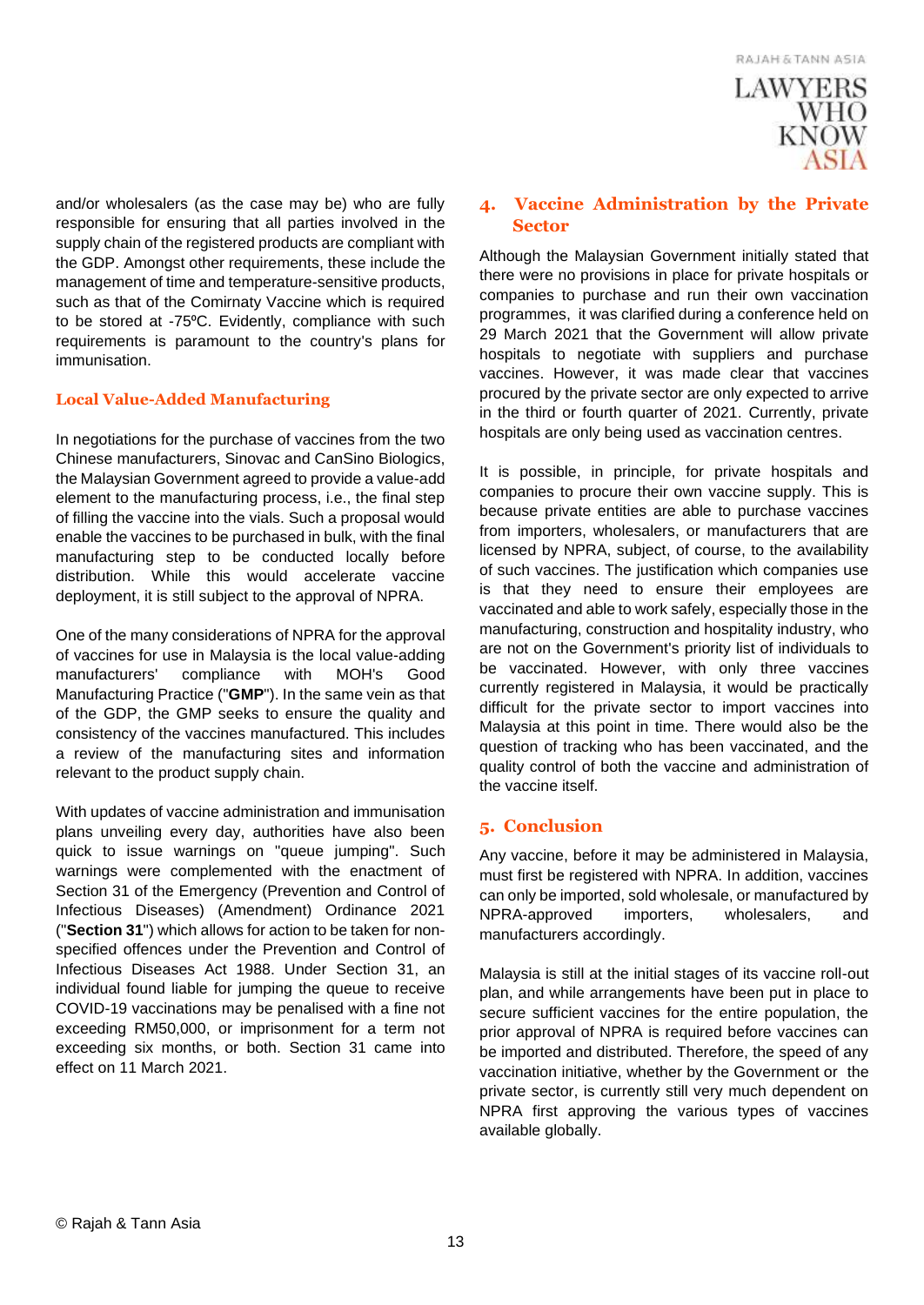

### <span id="page-13-0"></span>MYANMAR

#### **1. Introduction**

Prior to the military takeover on 1 February 2021, the Myanmar Government had planned to roll out a national immunisation programme from 27 January 2021 using the Covidshield vaccines purchased from India on 22 January 2021. After the military takeover, the Ministry of Health and Sports ("**MOHS**") announced the commencement of the immunisation program beginning 4 February 2021.



#### **2. Vaccines Acquired by Myanmar**

MOHS has already recevied a gift of 1.5 million doses of Covidshield vaccines from India. Moving forward, it is expecting 30 million doses of Covidshield vaccines purchased from the Serum Institute of India (SII) to arrive in monthly shipments, and approximately 27 million doses of vaccines from the Gavi COVAX facility from March onwards. In addition, the Commander-in-Chief of Defence Services Senior General Min Aung Hlaing, who is also the chairman of the State Administration Council, further announced on 17 April 2021 that 28 million more doses purchased from India are due to arrive in June.

#### **3. Regulations**

There is no omnibus legislation or regulations concerning the importation and handling procedures in relation to vaccines. Based on the announcement dated 4 February 2021 released by MOHS, 104,142 frontline healthcare workers have been vaccinated as of that date. MOH has rolled out a priority plan for personnel who are eligible to receive the vaccines in February as follows:

- (a) Union-level government personnel, Union Ministers, Deputy Ministers, Chairmans of Regional or State Councils, Secretary of the State Administration Council and its members;
- (b) Ministerial Departments and Central Committees, and civil servants from departments having a ranking of Director or higher;
- (c) Persons aged 65 or older within the Stay-at-Home designated Townships; and
- (d) Union Ministers, Deputy Ministers, and officials from Regional or State Governments from the pre-February government.

The same priority plan is followed for the succeeding months and it is likely that this will be implemented for the entire time while dealing with the pandemic.

Further information on vaccination plans are expected to be announced, but have not been done so at this juncture.

#### **4. Private Sector**

As of this date, the private sector has not been authorised to import vaccinations and roll out an administration plan. However, Senior General Min Aung Hlaing stated in a report dated 11 February 2021 that vaccines approved by the Food and Drug Administration Department ("**FDA**") – which include vaccines from Russia, China, and India – will soon be available for importation by the private sector in line with the COVID-19 rules and regulations. These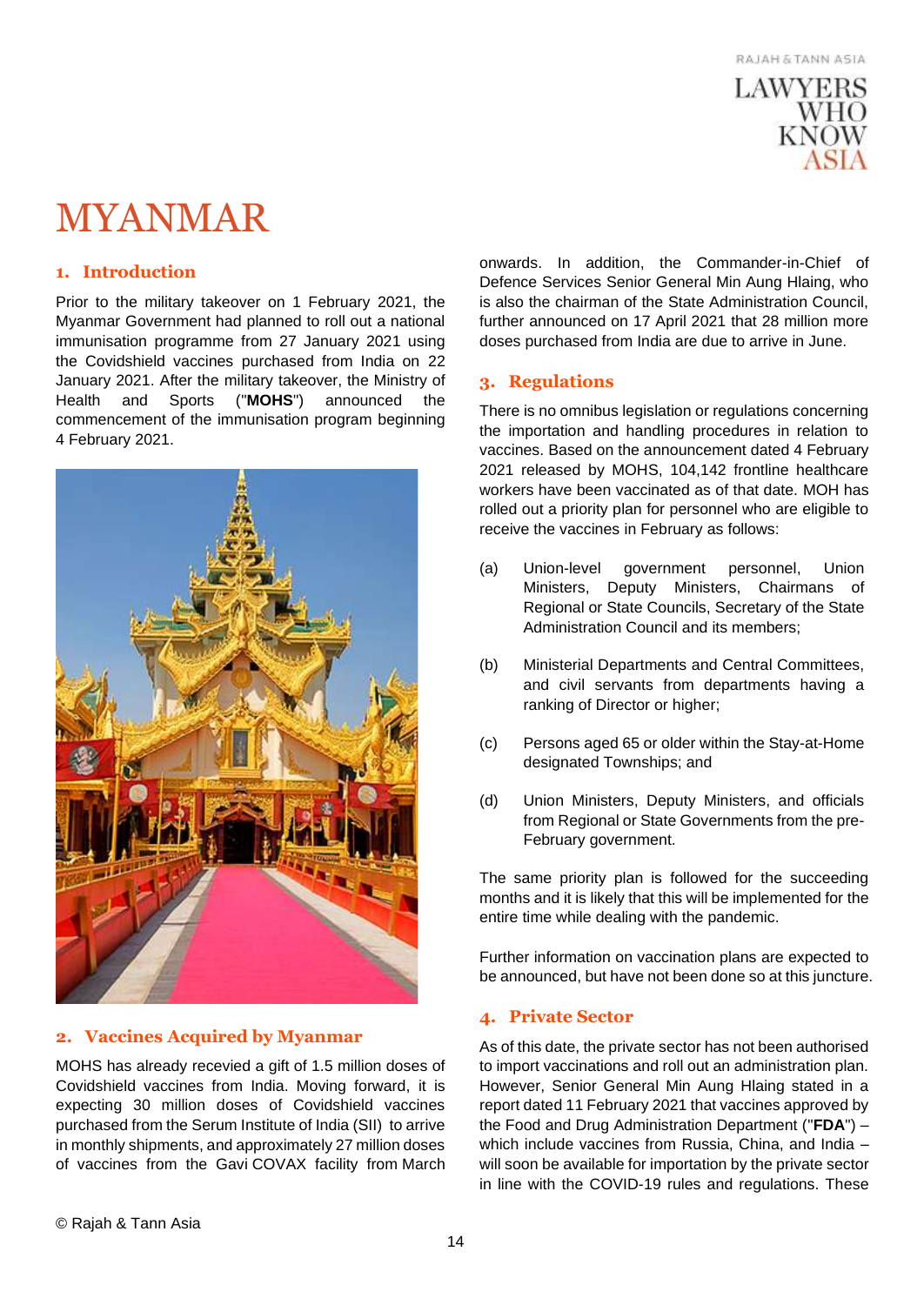

rules and regulations have not been enacted publicly, and no developments as to Private Sector Vaccine Administration have occurred.

#### **5. Import Regulations**

As mentioned, the country does not have omnibus legislation or regulations in relation to the importation of COVID-19 vaccines. The normal process for importation of vaccines for humans consists of: (i) registration of the drug with FDA under Section 7 of the National Drug Law of 1992; and (ii) application for an Import license under the Export and Import Law of 2012. Based on the announcement made by Senior General Min Aung Hlaing in a report dated 11 February 2012, the Government may issue rules specific to COVID-19 vaccines when the authorisation for the importation of the vaccines are extended to the private sector.

#### **6. Conclusion**

Immunisation is currently only being handled by the public sector as MOHS handles the importation and administration of COVID-19 vaccines according to its own internal guidelines. Due to the political instability of the country, it is hard to forecast whether the entire population may be vaccinated against COVID-19 within the year 2021.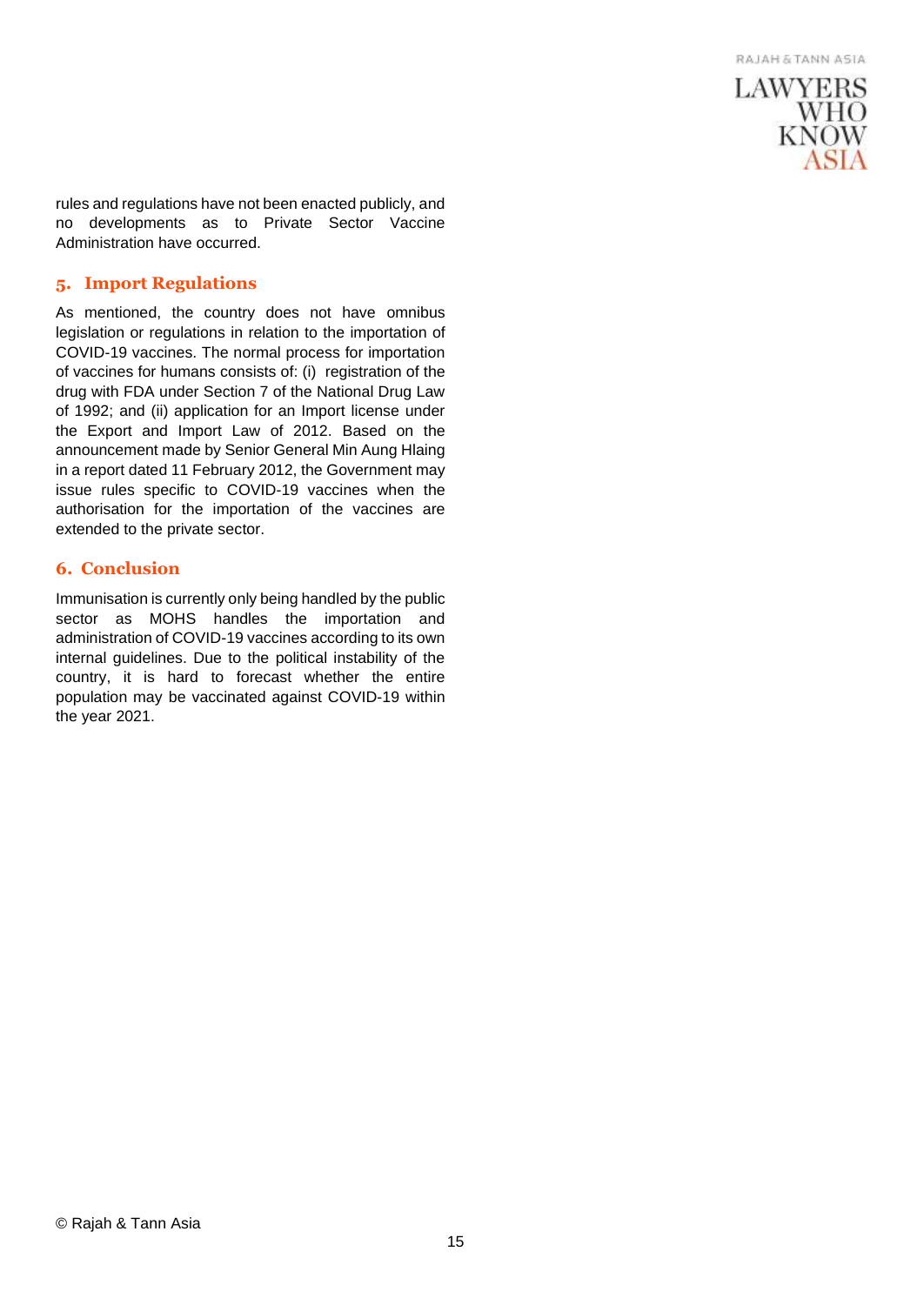

# <span id="page-15-0"></span>PHILIPPINES

#### **1. Introduction**

On 26 February 2021, the Philippine President signed Republic Act No. 11525 or the COVID-19 Vaccination Program Act of 2021 ("**RA 11525**"). The law regulates the procurement of COVID-19 vaccines and ancillary supplies and services necessary for their storage, transport, deployment, and administration. These tasks shall primarily be carried out by the Department of Health ("**DOH**") and the National Task Force Against COVID-19 ("**NTF**"), mainly in coordination with local government units ("**LGUs**"). The COVID-19 vaccination roll-out began on 1 March 2021, with frontline healthcare workers being the first to be inoculated.



#### **2. Regulatory Authority**

The Food and Drug Authority ("**FDA**"), an agency under the Office of the DOH Secretary, through its Center for Drug Regulation and Research, is charged with regulating the manufacture, importation, distribution, sale, offer for sale, transfer, promotion, advertisement,

sponsorship of, and/or, where appropriate, the use and testing of health products, including vaccines. Only COVID-19 vaccines duly registered with FDA as evidenced by a valid Certificate of Product Registration ("**CPR**") or those for which Emergency Use Authorizations ("**EUA**") have been granted by FDA may be used in the Philippines. Until a full market authorisation or a CPR is issued by FDA for a particular COVID-19 vaccine, the latter cannot be treated as a commercial product or sold to the public.

Under RA 11525, DOH and NTF, jointly or in cooperation with any national government agency or instrumentality or LGU, are authorised to procure COVID-19 vaccines and ancillary supplies and services through Negotiated Procurement under Emergency Cases as defined in the Philippines' government procurement regulations. At present, the national government, through DOH and NTF, must be involved in all negotiations and procurements of COVID-19 vaccines.

DOH and NTF shall negotiate and approve the terms and conditions, including the price and payment terms, for the procurement of COVID-19 vaccines to ensure price uniformity and prevent price competition. Once these terms have been negotiated by DOH and NTF, LGUs and other Procuring Entities may enter into supply agreements, advance market commitments, advance payments, research investments, and other arrangements as may be identified by DOH and NTF. LGUs are also authorised to directly procure ancillary supplies and services necessary for the storage, transport, deployment, and administration of COVID-19 vaccines, also through Negotiated Procurement under Emergency Cases.

RA 11525 authorises LGUs to make advance payments if required by the supplier, manufacturer or distributor of the vaccines, notwithstanding the prohibition against advance payments under the Local Government Code.

RA 11525 allows LGUs to accept donations of COVID-19 vaccines provided the latter have been authorised by FDA.

The Philippine Health Insurance Corporation is tasked with administering the COVID-19 National Vaccine Indemnity Fund to compensate any person inoculated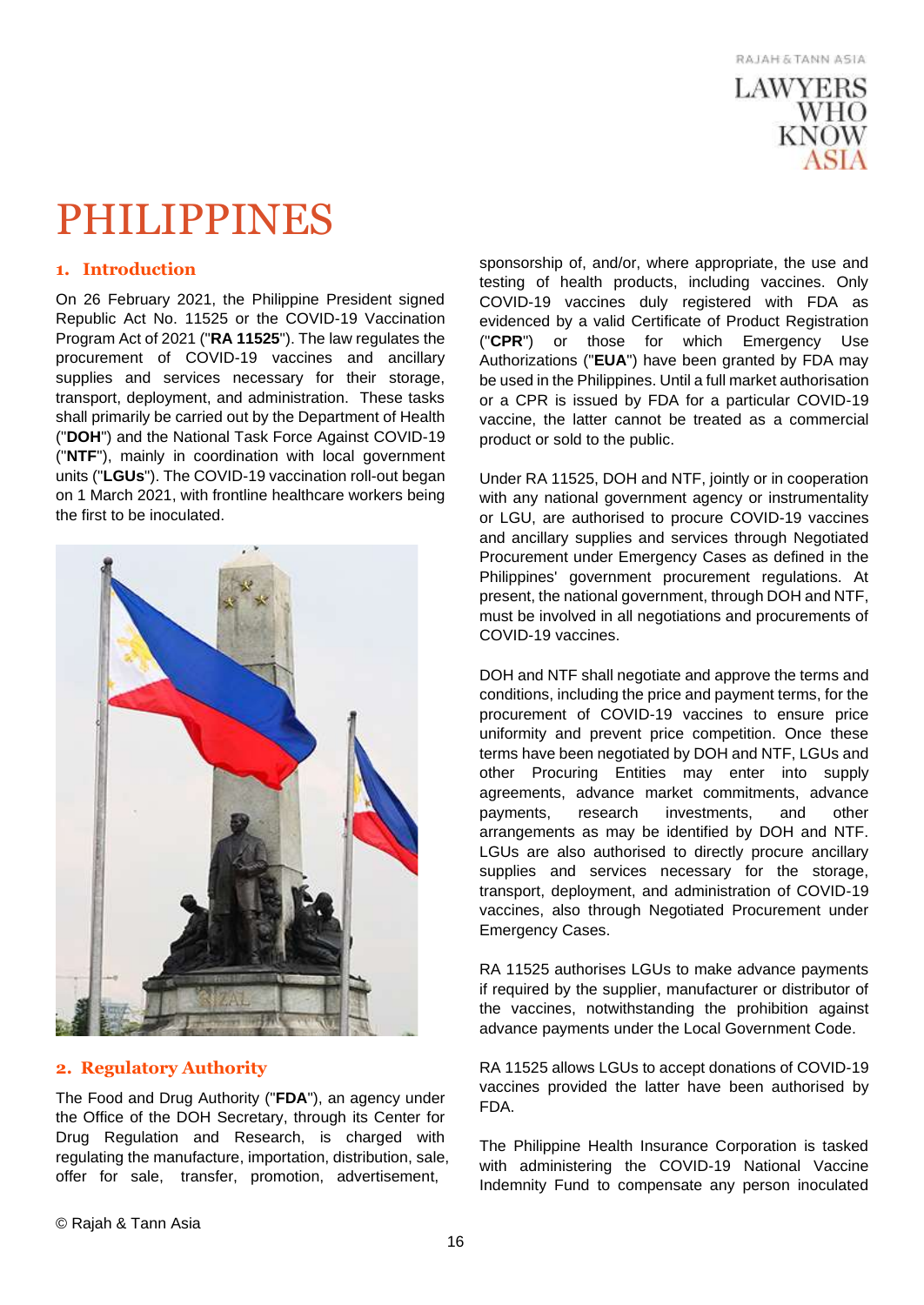### **LAWYERS** WHO KNOW

through the COVID-19 Vaccination Program, in case of death, permanent disability or hospital confinement for any serious adverse effects.

#### **3. Vaccines Acquired**

As of mid-April 2021, the Philippines has granted an EUA for COVID-19 vaccines from the following manufacturers: (i) AstraZeneca (United Kingdom); (ii) Gamaleya Research Center (Russia) for the Sputnik vaccine; (iii) Pfizer, Inc. and BioNtech (United States); (iv) Sinovac Biotech (China); (v) Covaxin (India); and (vi) Janssen (United States). An EUA application has not been filed for the Moderna vaccine as of mid-April 2021; however, the government has already contracted for its supply.

The Philippines so far has received around 3 million doses of COVID-19 vaccines as of mid-April 2021. Of that figure, 2.5 million were sourced from Sinovac Biotech, while approximately 500,000 were secured from AstraZeneca pursuant to the COVAX Initiative. The country expects to receive around 4.5 million doses and 117,000 doses of AstraZenera and Pfizer vaccines, respectively, in May 2021.The remainder of the vaccines are expected to become available later this year.

#### **4. Administration of Vaccines**

#### **By the National Government**

The first set of COVID-19 vaccines is primarily allocated to priority population groups as follows: (i) frontline workers in health facilities (both national and local, private and public), health professionals, and non-professionals like students, nursing aides, janitors, and barangay health workers; (ii) senior citizens aged 60 years old and above; (iii) persons with comorbidities; (iv) frontline personnel in essential sectors including uniformed personnel and those in working sectors identified by the Inter-Agency Task Force on Emerging Infectious Diseases as essential during enhanced community quarantine; (v) the indigent population; (vi) teachers and social workers; (vii) other government workers; (viii) other essential workers; (ix) socio-demographic groups at significantly higher risk other than senior citizens and indigenous people; (x) overseas Filipino workers; (xi) other remaining workforce; and (xii) the rest of the Filipino population. The list of priority groups was based on the World Health Organization's recommendation of giving priority to frontline workers in health facilities and those considered "high risk".

As of mid-April 2021, around 1.5 million doses have been administered – around 1.3 million persons have received the first dose of the vaccine while around 200,000 persons have received both doses. In Metro Manila and nearby provinces, the local government units have distributed the vaccine to healthcare workers and are now administering to senior citizens and persons with comorbidities. The Philippines has vaccinated an estimated 292,000 frontline workers. The Philippines is inoculating an average of 23,000 to 30,000 people daily and is targeting to start general public vaccinations by early May this year. The country is eyeing to vaccinate up to 70 million people by the end of 2021, and by April or May 2022 to eliminate COVID-19 in the Philippines.

#### **By the Private Sector**

Private entities may procure COVID-19 vaccines but only in cooperation with DOH and NTF through a multi-party agreement with suppliers of COVID-19 vaccines. The procurement of the vaccine, supplies, or services shall be for the sole and exclusive use of such companies, without prejudice to the multiparty agreements. Priority for the inoculation of the vaccines procured by private entities shall be given to its healthcare workers, senior citizens, economic frontliners, and essential workers. However, the chief medical officers of private entities may formulate their own vaccine recipient list and implement their own operational procedures which must be consistent with the national policies and procedures issued by DOH, if it will expediate and enhance the efficiency of the inoculation process and prevent spoilage of vaccines.

#### **5. Conclusion**

Before any vaccine can be used and administered in the Philippines, it must have an EUA or a valid Certificate of Product Registration issued by FDA. In addition, vaccines can only be manufactured, imported, sold, or advertised by importers, sellers, manufacturers or advertisers duly licensed by FDA.

As of mid-April 2021, the Philippines is still at the initial stages of its vaccine roll-out. Although arrangements are supposedly being formulated to secure sufficient vaccines for the entire population, the requirement of FDA approval, as well as the government's practical monopoly in the negotiation and procurement of vaccines and the apparent delays in such negotiation and procurement, have resulted in the general perception that the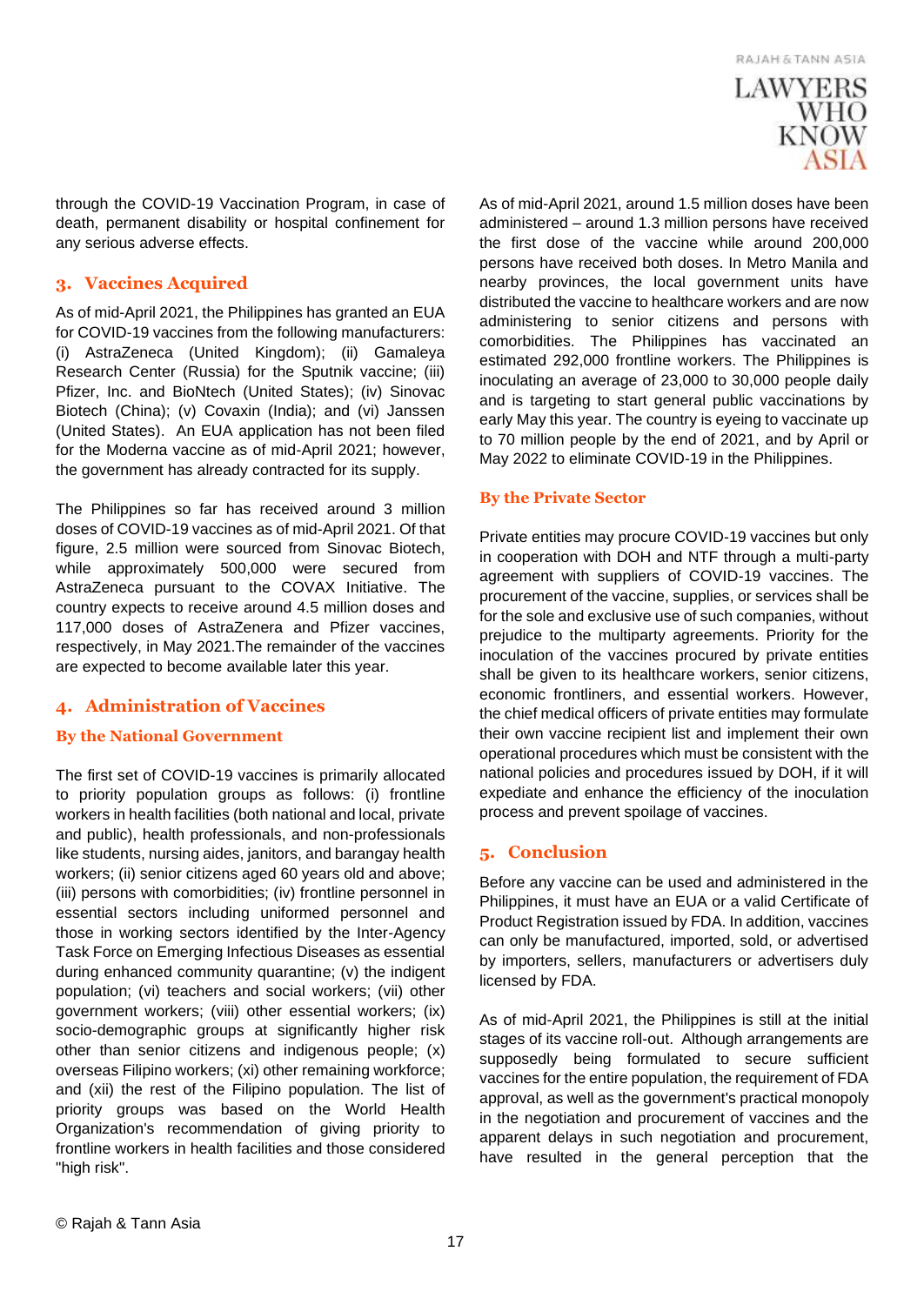

Philippines' COVID-19 vaccine program requires much improvement.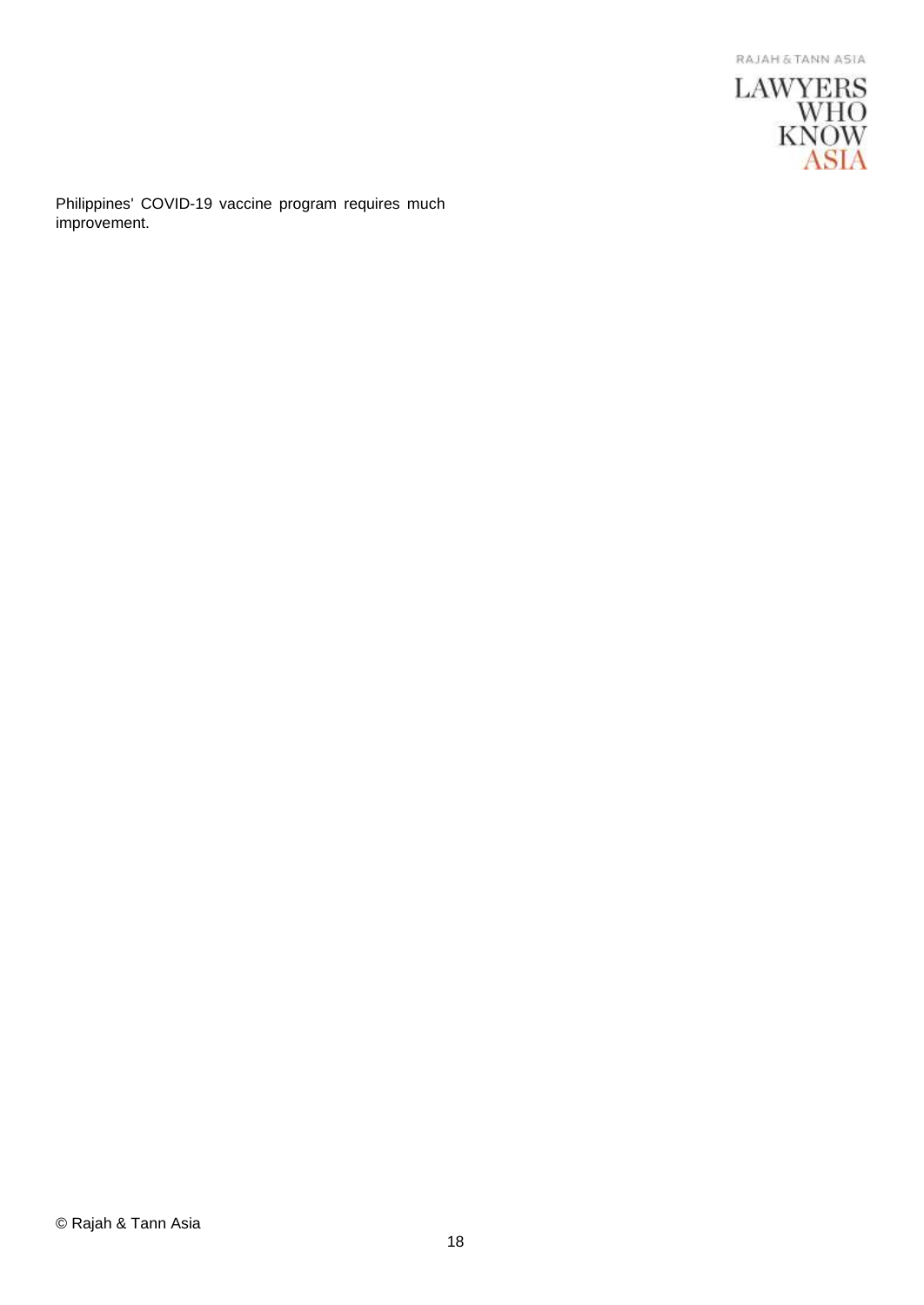

# <span id="page-18-0"></span>SINGAPORE

#### **1. Introduction**

On 30 December 2020, Singapore kickstarted its national COVID-19 vaccination programme ("**CVP**") by administering the first doses of the Pfizer-BioNTech COVID-19 vaccine to frontline healthcare workers from the National Centre for Infectious Diseases. The vaccinations were administered shortly after Singapore received its first shipment of Pfizer-BioNTech COVID-19 vaccines on 21 December 2020. The Singapore Government had set aside more than S\$1 billion to secure early access to promising COVID-19 vaccines and planned to obtain enough vaccines for all citizens and long-term residents by the third quarter of 2021.



#### **2. Vaccine Supplies Acquired by Singapore**

As of 20 April 2021, Singapore has received COVID-19 vaccines from three foreign manufacturers: (i) Pfizer-BioNTech; (ii) Moderna; and (iii) Sinovac, although only the first two are approved for use by the Health Sciences

Authority ("**HSA**"), which is the local regulator overseeing all health products in Singapore. The authorities did not disclose the quantity of COVID-19 vaccines ordered, save that enough has been secured for all Singaporeans and long-term residents in Singapore.

#### **3. Regulatory Authority and Vaccination Strategy**

Vaccines, as with other health products, fall under the regulatory purview of the Ministry of Health ("**MOH**") and HSA. In October 2020, MOH appointed an Expert Committee on COVID-19 Vaccination ("**Expert Committee**") to assess the safety, efficacy and suitability for use of COVID-19 vaccinations in Singapore and to advise on vaccination strategy. The Expert Committee is chaired by the Senior Advisor to the Director of Medical Services of MOH and comprises experts in diseases, immunology and other relevant fields, including senior doctors and medical consultants, medical professors, and clinical research professionals.

The Singapore Government accepted the Expert Committee's recommendations on the overall COVID-19 vaccination strategy, which include:

- (a) aiming to provide vaccination to everyone residing in Singapore (including Singapore Citizens, Singapore Permanent Residents and Long-Term Pass Holders);
- (b) giving vaccination priority to the following groups:
	- Persons at high risk of being infected by COVID-19, including healthcare workers and workers at the frontline of the national COVID-19 response;
	- Persons most vulnerable to severe disease and complications if they fall ill with COVID-19, including the elderly and persons with medical comorbidities; and
- (c) setting aside 5% of available vaccine stocks for personnel involved in ensuring that nationally essential services are not disrupted.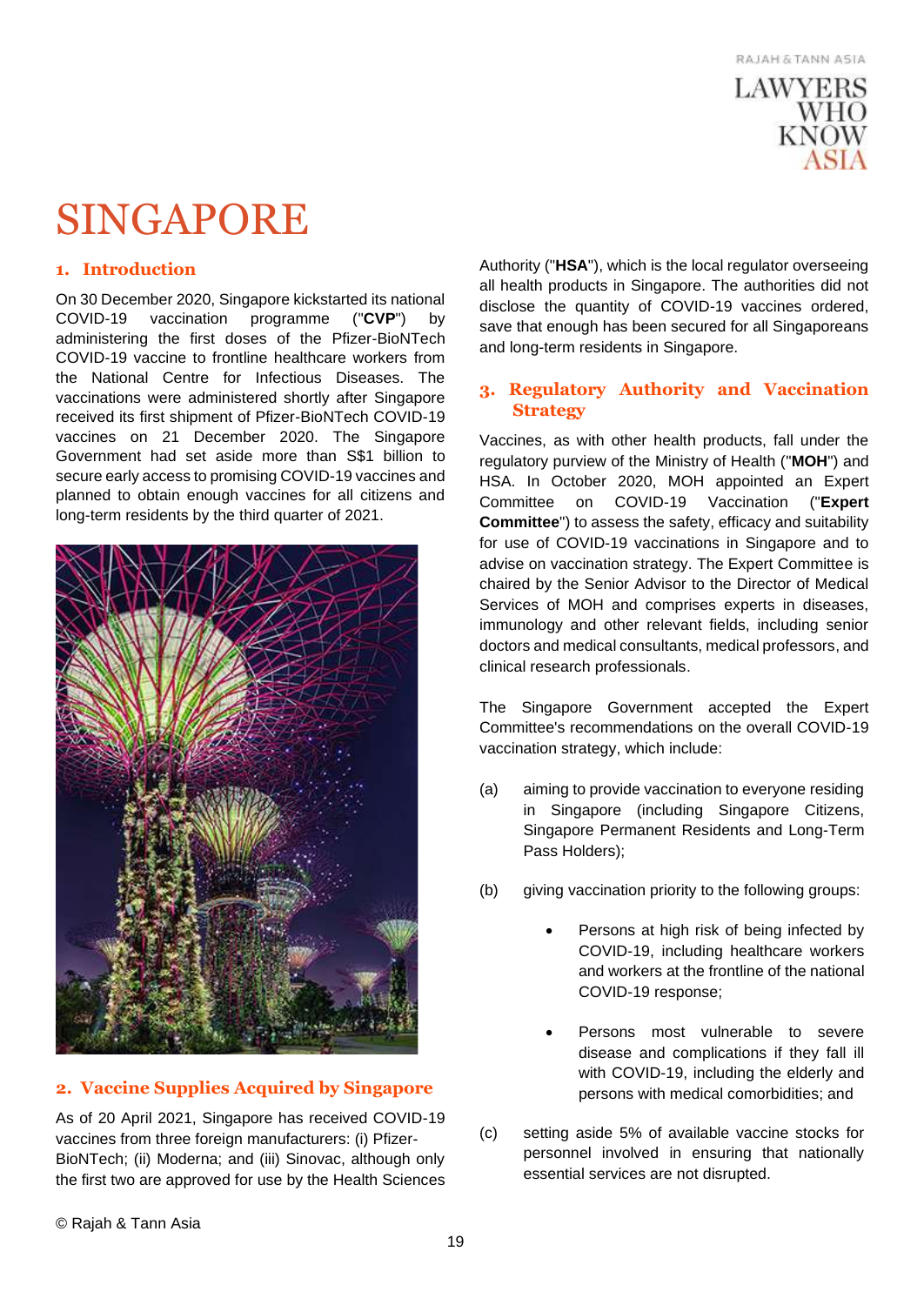

The authorities highly encourage the public to receive vaccination, though the regime currently remains voluntary.

#### **4. The Approval Process – Import and Distribution of COVID-19 Vaccines**

Pharmaceutical products such as COVID-19 vaccines are regulated by HSA as 'therapeutic products' under the Health Products Act ("**HPA**"). While therapeutic products such as COVID-19 vaccines must typically be registered with HSA before they can be supplied in Singapore, the HSA had introduced a Pandemic Special Access Route ("**PSAR**") in December 2020 where HSA may grant interim authorisation pending full registration of the product, so as to facilitate early access to critical novel vaccines, medicines, and medical devices during a pandemic. HSA has stated that the PSAR framework is similar to emergency authorisation frameworks adopted by countries such as the United States and United Kingdom.

To obtain interim authorisation for COVID-19 vaccines under the PSAR, the applicant must be a supplier directed by the Singapore Government to supply for or on its behalf. There must be reasonable quality, safety, and efficacy data suggesting that the potential benefits outweigh the known risks when used during the COVID-19 pandemic, in addition to continuing data generated from ongoing studies to support the eventual transition of the interim authorisation to full registration.

Currently, only the Pfizer-BioNTech and Moderna vaccines have been granted interim authorisation under the PSAR. As of mid-March 2021, HSA was in the midst of evaluating the Sinovac vaccine for safety and efficacy.

Unless interim authorisation is obtained, a relevant dealer's licence (i.e. manufacturer's licence, importer's licence, or wholesaler's licence, as the case may be) must be obtained from HSA to manufacture, import and/or distribute COVID-19 vaccines in Singapore. Where licensing requirements apply and vaccines are intended for the Singapore market, both the importer and distributor will be audited for compliance with HSA's Guidance Notes on Good Distribution Practice before they may obtain their respective licences. Similarly, local manufacturers of vaccines must comply with applicable Good Manufacturing Practice ("**GMP**") standards to

obtain a manufacturer's licence and overseas manufacturers intending to register vaccines in Singapore may be subject to HSA's GMP Conformity Assessment before the products can be registered.

#### **5. Administration of Vaccines**

MOH oversees the entire process of administering the vaccine to the Singapore population. It began rolling out the COVID-19 vaccination programme on 30 December 2020 for healthcare and frontline workers, while vaccinations for the elderly (aged 70 and above) commenced on 22 February 2021. Vaccination for seniors aged 60 to 69 years began from mid-March 2021.

**Extent of vaccination administration in Singapore**: As of 18 April 2021, more than 2.2 million doses of COVID-19 vaccines have been administered. More than 1.3 million individuals have received at least the first dose of a COVID-19 vaccine, of whom about 850,000 have completed their full vaccination regimen. As of 5 April 2021, more than 60% of eligible seniors aged 70 and above, and close to 70% of eligible seniors aged 60 to 69 have received the vaccination or booked their vaccination appointments. As of 20 April 2021, a total of 38 vaccination centres are in operation (just shy of the targeted goal of 40 centres), in addition to the 20 polyclinics and 22 Public Health Preparedness Clinics (PHPCs) in operation.

**Appeal for Early COVID-19 Vaccination**: On 16 March 2021, an early appeal process for Singapore Citizens and Permanent Residents was introduced, under which MOH will consider appeals from individuals to be vaccinated earlier if they fall under any of the following categories:

- (a) Individuals who must take up a new job or return to employment overseas for which working from Singapore is not possible and not going overseas would result in the loss of the job;
- (b) Individuals who need to travel for medical reasons or compassionate grounds; or
- (c) Individuals who are required to be physically present in relation to a formal education or vocational programme overseas.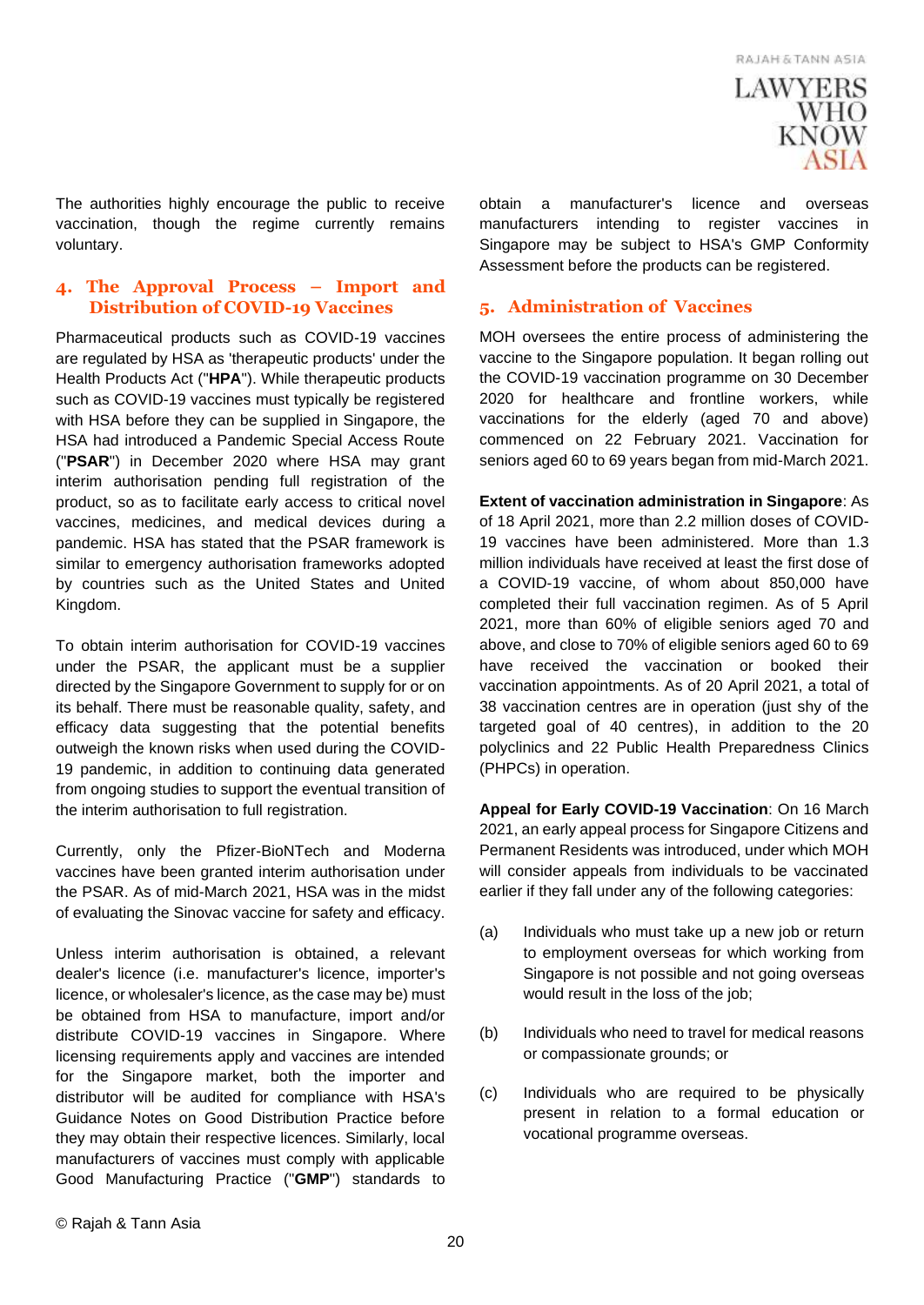

Aside from the above categories, other applications will only be considered on an exceptional basis.

**Administration of Vaccination Programme:** The vaccination programme is administered by the Singapore Government, and there there are currently no provisions for private hospitals or companies to purchase and run their own vaccination programmes in Singapore.

All Singaporeans and long-term residents as well as migrant workers in Singapore will be able to be vaccinated for free. The Singapore Government has also introduced the Vaccine Injury Financial Assistance Programme, which provides financial assistance to Singapore Citizens, Permanent Residents and Long-Term Pass holders if a person suffers from serious side effects arising from his or her COVID-19 vaccination.

#### **6. Continued Management of the COVID-19 Pandemic**

While the vaccination of the population is underway, the Singapore Government continues to maintain strict measures to manage the COVID-19 pandemic.

Border control measures, community safety measures, and Workplace Safe Management Measures continue to stay in place and adjusted accordingly to manage and contain the COVID-19 infections in Singaore, taking into account evolving global and domestic COVID-19 situation. Among other things, employers are urged to be prepared to implement measures such as staggered work hours and telecommuting. Employers must also ensure that a certain percentage of their employees are working from home as required by law, when there is a need to minimise the transmission of COVID-19.

Detection and contact-tracing continue to remain aggressive strategies in managing community outbreaks. To ensure rapid availability of diagnostic tests for COVID-19, HSA also expedited the approval of COVID-19 Diagnostic Tests via its Provisional Authorisation process. This process allows COVID-19 Diagnostic Tests to be made available on a short-term basis, and a summary of analytical validation and clinical data is required. As of April 2021, almost 200 COVID-19 Diagnostic Tests have been approved for provisional use in Singapore.

#### **7. Conclusion**

A supplier of the COVID-19 vaccine under the PSAR does so for or on behalf of the Singapore Government, and must first obtain interim authorisation by HSA under the PSAR. Without the interim authorisation, suppliers must register the COVID-19 vaccines with HSA, with the relevant dealer's licences to manufacture, import and/or wholesale.

Singapore's CVP has progressed steadily since its inception on 30 December 2020, with the Singapore Government bringing forward planned vaccination drives on several occasions. The Sinovac vaccine is awaiting regulatory approval from HSA, which will further facilitate Singapore's goal of vaccinations for all citizens and longterm residents.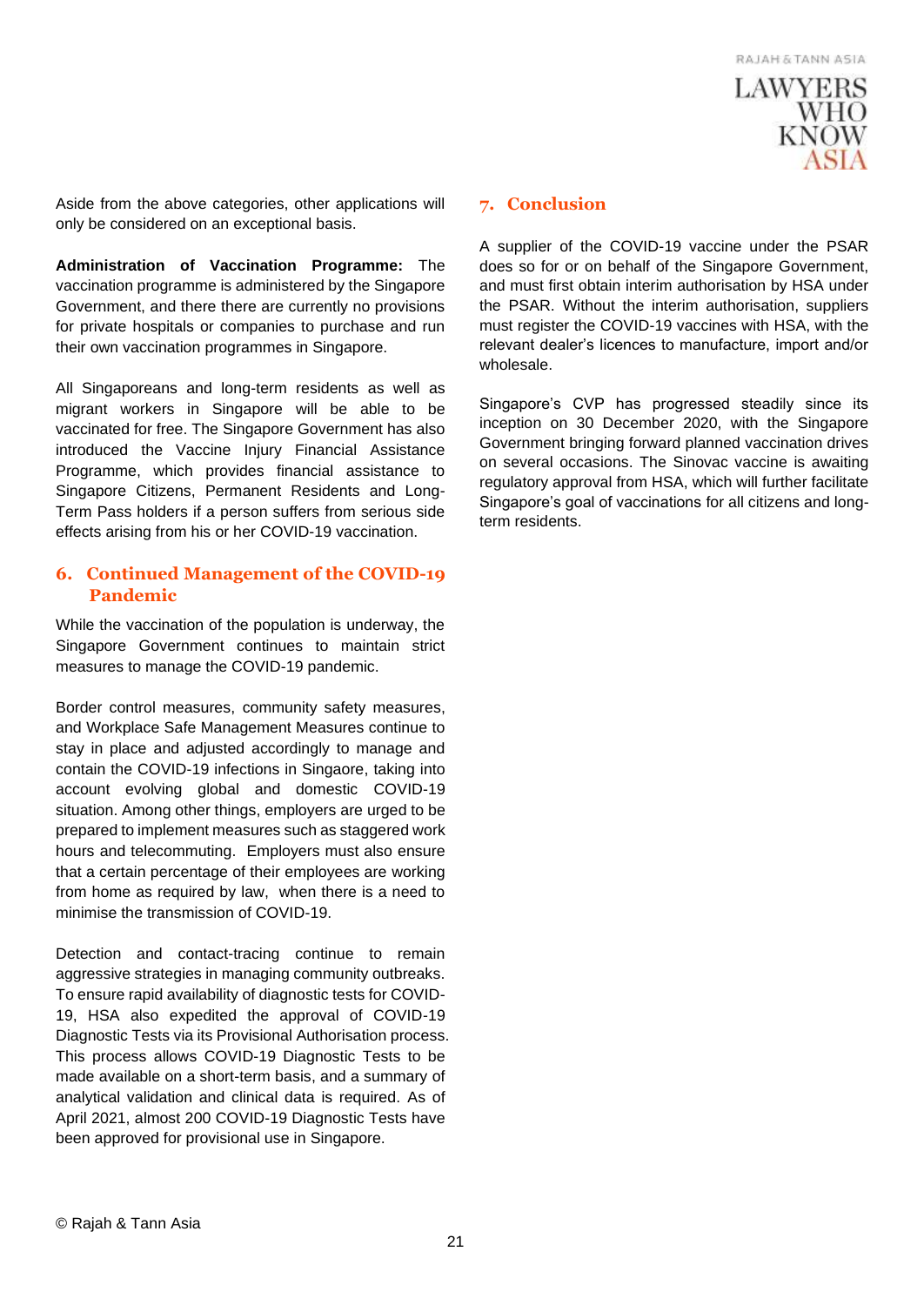

# <span id="page-21-0"></span>THAILAND

#### **1. Introduction**

In Thailand, the two primary laws governing vaccine issues are: (i) the Thai Drugs Act B.E. 2510 (1967), as amended ("**Drugs Act**"); and (ii) the National Vaccine Security Act B.E. 2561 (2018) ("**NVSA**"). While the Drugs Act aims to regulate vaccine licensing requirements, the NVSA aims to promote and support the research, development, manufacture, procurement, and distribution of a sufficient quantity of quality vaccines for the immunisation of people both in normal and emergency situations.



#### **2. Vaccine Supplies Acquired by Thailand**

As of mid-March 2021, Thailand has secured around 63 million doses of various COVID-19 vaccines from two manufacturers: (i) AstraZeneca (61 million doses, comprising 26 million doses which will be produced locally by Siam Bioscience Co., Ltd. in partnership with

AstraZeneca and another 35 million, which will be imported later this year); and (ii) Sinovac Biotech (2 million doses).

117,000 doses from AstraZeneca and 200,000 doses from Sinovac Biotech arrived at the Suvarnabhumi Airport on 24 February 2021. On 20 March 2021 and 10 April 2021, Thailand acquired an additional 800,000 doses and 1,000,000 from Sinovac Biotech, respectively. The remainder of the vaccine is expected to become available later this year. According to recent news, the Thai Minister of Public Health stated that additional vaccine purchases from other foreign manufacturers may also be made.

Thailand's COVID-19 vaccination program officially began on 1 March 2021. The first set of vaccine will primarily be given to three groups of people: (i) medical and public health personnel; (ii) individuals aged above 60; and (iii) patients with chronic diseases. By mid-April 2021, around 580,000 doses of COVID-19 vaccines have been administered, and over 70,000 individuals have been fully vaccinated. It should be noted that Thailand's vaccine roll-out plans are prepared and launched by the Sub-Committee on the administration of vaccination against the COVID-19 disease established under the Thai Communicable Disease Act B.E. 2558 (2015).

#### **3. Regulatory Authority**

#### **Food and Drug Administration under Drugs Act**

In respect of vaccine administration in Thailand, the Thai Food and Drug Administration ("**FDA**") established under the Drugs Act and chaired by the Thai Permanent Secretary of the Ministry of Public Health ("**MOPH**"), is primarily tasked with the following:

- (a) Approving and registering vaccines;
- (b) Issuing a license for the manufacture, import, sale, or advertisement of vaccines;
- (c) Prescribing regulations, conditions, and procedures on the manufacture, sale, importation, storage, advertisement, or other relevant administration of vaccines; and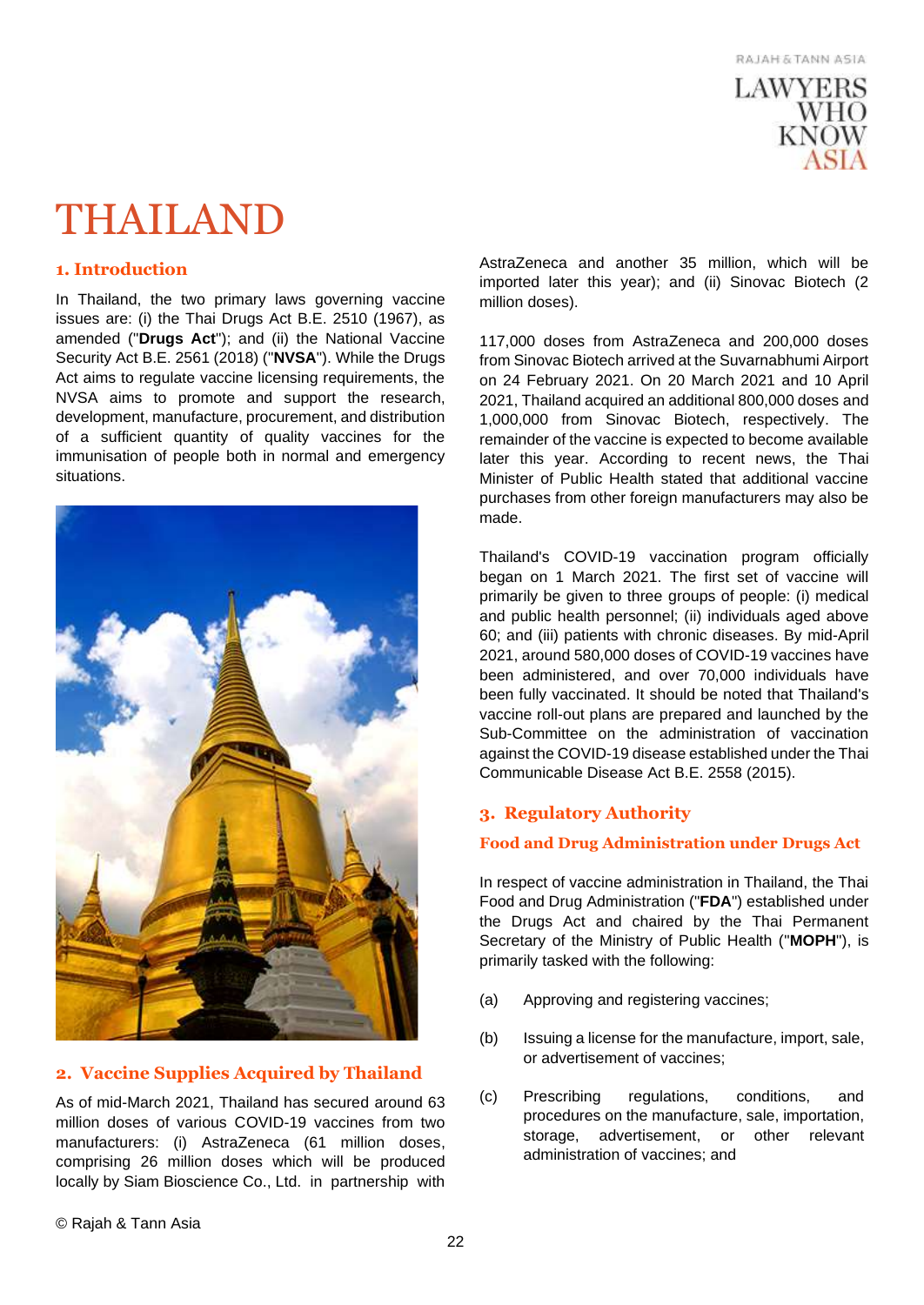

(d) Inspecting places used for the manufacture, import, sale, and storage of vaccines.

#### **Thai National Vaccine Committee under NVSA**

The Thai National Vaccine Committee, established under the NVSA and chaired by the Thai Prime Minister, has the regulatory power to propose strategic policies and plans on the administration, procurement, and distribution of vaccines or immunisation to the people, as prepared and proposed by the Thai National Vaccine Institute.

In addition, in case of emergency or necessary cause for public interest, for protection, control, cure, abatement of disease severity, or for the security of the country, the Minister of Public Health, with the consent of the National Vaccine Committee, has the power to prescribe a Notification on the following matters:

- (a) Manufacture of vaccines in the prescribed type and amount;
- (b) The proportion of temporary vaccine exportation, which shall be appropriate when compared with the proportion of domestic vaccine usage;
- (c) Appropriate vaccine quality assurance and control;
- (d) Appropriate procurement, administration, distribution, and provision of vaccine or immunisation services; and
- (e) Other relevant issues relating to emergency or necessity.

Moreover, in light of the COVID-19 pandemic, MOPH issued the Notification on Procurement of Vaccines against Coronavirus Disease 2019 (Covid-19) in Case of Emergency or Necessity B.E. 2563 (2020). Pursuant to this notification, the Thai National Vaccine Institute has the responsibility to enter into agreements and collaborate with government or private entities in Thailand or from other countries in order to proceed with the procurement of COVID-19 vaccines.

#### **4. Vaccine Administration by the Private Sector**

As of mid-March 2021, the Minister of Public Health has stated that the Thai Government does not prevent the private sector from procuring and importing vaccines, and

MOPH has ordered FDA to facilitate the private sector in this regard. That being said, prior to being administered in Thailand, vaccines must first be approved and registered by FDA.

In a normal situation, the process for approval and registration of vaccines usually takes up to 280 days from the submission of application for registration to complete. However, given the COVID-19 situation, FDA issued the Notification on Conditional Approval for Emergency Use of Medical Products dated 24 July 2020 to accelerate the completion of such process. As verbally informed by an FDA official, the approval and registration process could be completed within 30 days, provided that: (i) there is a certificate from an internationally-accepted medicines regulator, such as the European Medicines Agency or the U.S. Food and Drug Administration; and (ii) all requirements are met and necessary supporting documents are submitted. Note that the approval and registration of vaccines by FDA under this notification is limited to specific circumstances and purposes. Furthermore, the administration of a vaccine approved and registered by FDA under this notification is subject to certain conditions in respect of, for example, distribution, provision, storage, and reporting.

As at 16 April 2021, FDA has approved three vaccines, those from AstraZeneca, Sinovac Biotech, and Johnson & Johnson. The Sinovac Biotech vaccine is only approved for people aged between 18 and 59. The application for approval and registration of the Bharat Biotech COVID-19 vaccine has been submitted and is now pending review.

Once the vaccine has been approved for use, any private organisation, including hospitals, wishing to import, manufacture, sell, or advertise the same must first obtain a license from FDA. A licensed importer, seller, manufacturer or advertiser also has certain duties under the Drugs Act.

#### **5. Conclusion**

Any vaccine, before it can be administered in Thailand, must first be approved and registered by FDA. In addition, vaccines can only be manufactured, imported, sold, or advertised by licensed importers, sellers, manufacturers, or advertisers.

Thailand is still at the initial stages of its vaccine roll-out plan, and while arrangements have been put in place to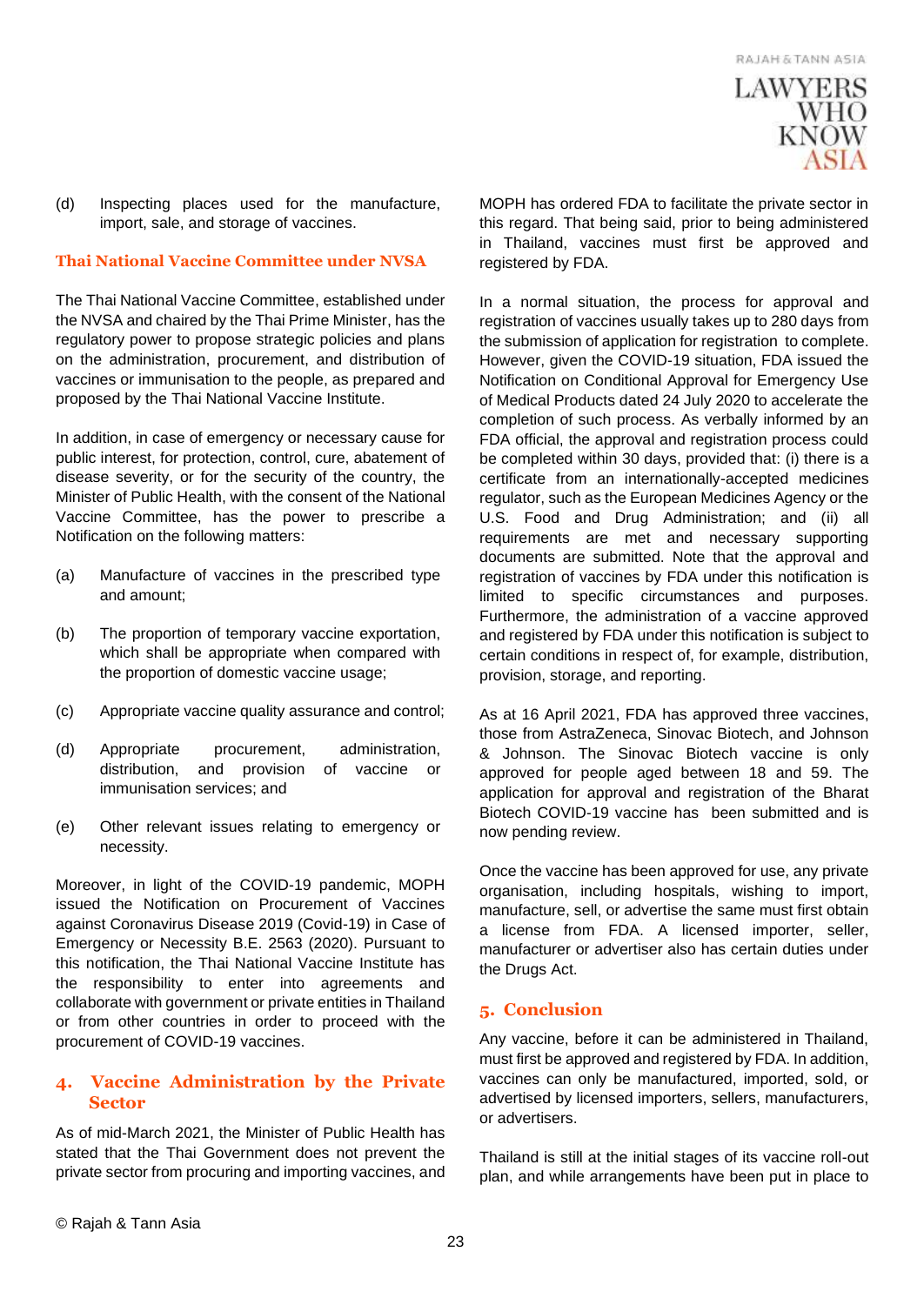

secure sufficient vaccines for the entire population, the prior approval of FDA is required before vaccines can be administered in Thailand. Therefore, the speed of any vaccination initiative, whether by the public or private sector, is currently still very much dependent on FDA first approving the various types of vaccines available globally.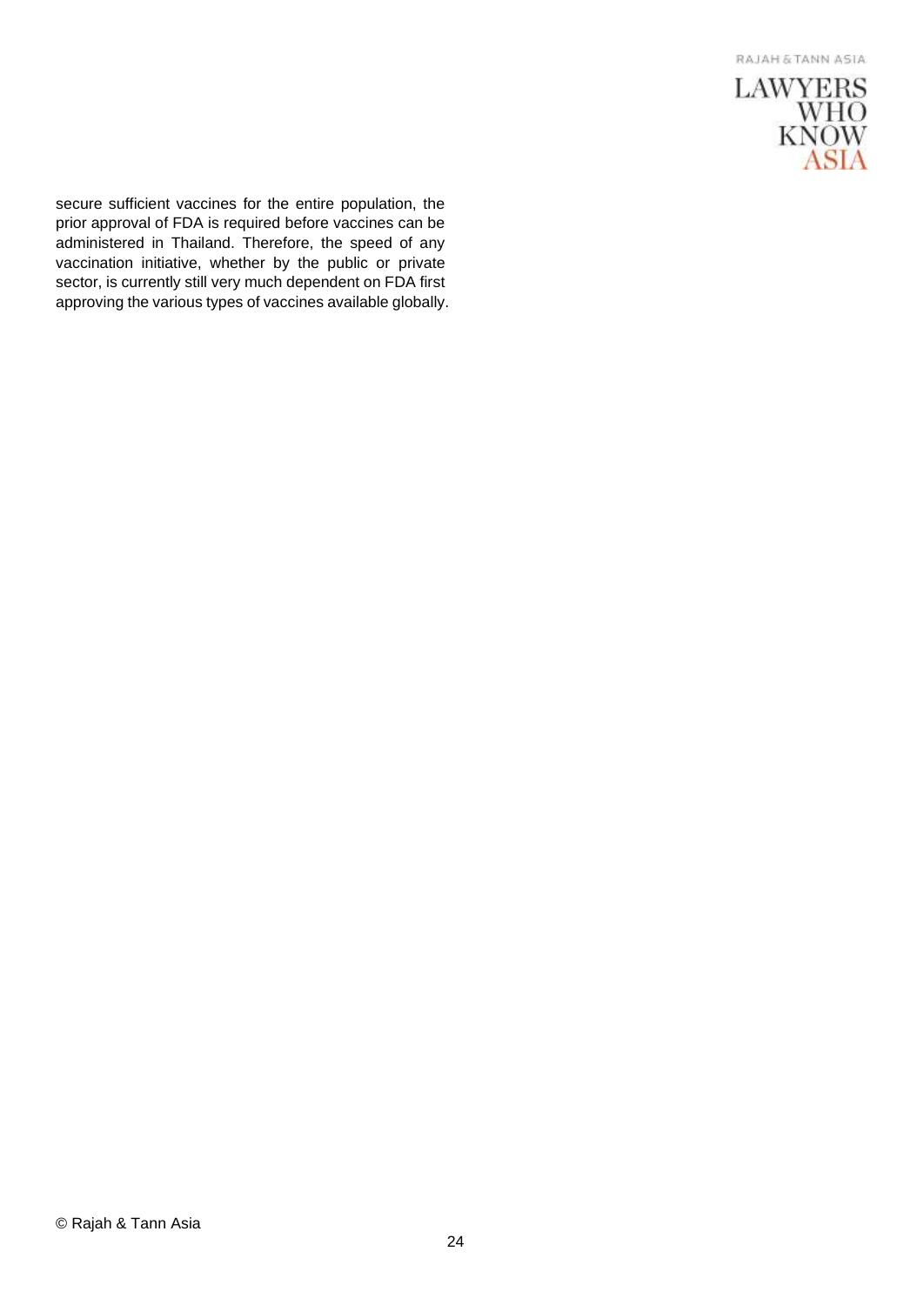

### <span id="page-24-0"></span>VIETNAM

#### **1. Introduction**

To date, Vietnam has been negotiating to purchase COVID-19 vaccines from different manufacturers, such as AstraZeneca, Pfizer, Moderna, Johnson & Johnson and Sputnik V. Simultaneously, vaccines manufactured by Vietnamese manufacturers, namely Nano Covax of Nanogen Pharmaceutical Biotechnology Co., Ltd. and Covivac of Institute of Vaccines and Medical Biologicals (IVAC), are also being put into clinical testing.

On 24 February 2021, the first batch of COVID-19 vaccines from AstraZeneca has arrived at the Tan Son Nhat International Airport.



#### **2. Vaccine Supplies Acquired by Vietnam**

As of February 2021, Vietnam has secured 117,600 doses of COVID-19 vaccines from AstraZeneca ("**AstraZeneca Vaccine**"). Additionally, Vietnam has

also received 1,000 doses of the Sputnik V vaccine on 16 March 2021. The supply and administration of such vaccines are subject to the guidance of the competent health authorities.

#### **3. Regulatory Authority**

The Vietnamese Government has assigned the Ministry of Health ("**MOH**") to preside over and coordinate with relevant competent authorities to purchase, import, receive aid, finance, manage, and use COVID-19 vaccines. The Minister of MOH shall decide the specific number of vaccines to be purchased and imported in each period based on the requirements for epidemic prevention.

According to Article 54 of the Law on Pharmacy, vaccines shall be required to be registered before they are administered in Vietnam. Drug registrations generally fall under the purview of the Drug Administration of Vietnam ("**DAV**") under MOH. Article 56 of the Law on Pharmacy also provides that in order for a vaccine to be registered, there must be clinical data proving its safety and effectiveness.

MOH has also issued an instruction on research, clinical testing, registration, and use of COVID-19 vaccines ("**COVID-19 Vaccines Instruction**"), which shall be applicable during the COVID-19 epidemic per Decision 3659/QD-BYT. Broadly, the COVID-19 Vaccines Instruction provides a shortened procedure for the clinical testing and registration of COVID-19 vaccines. Despite this shortened procedure, there has not been any COVID-19 vaccine registered for circulation in Vietnam up to now.

Nevertheless, Article 67 of Decree 54/2017/ND-CP provides that a vaccine can be imported if such vaccine is approved by MOH for an urgent need in disease prevention, provided that it has been registered for circulation in at least one country in the world. To date, the AstraZeneca Vaccine and Sputnik V vaccine are the only COVID-19 vaccines that have been granted conditional approval for import in Vietnam, pursuant to Decision 973/QD-BYT ("**Decision 973**") and Decision 1654/QD-BYT ("**Decision 1654**").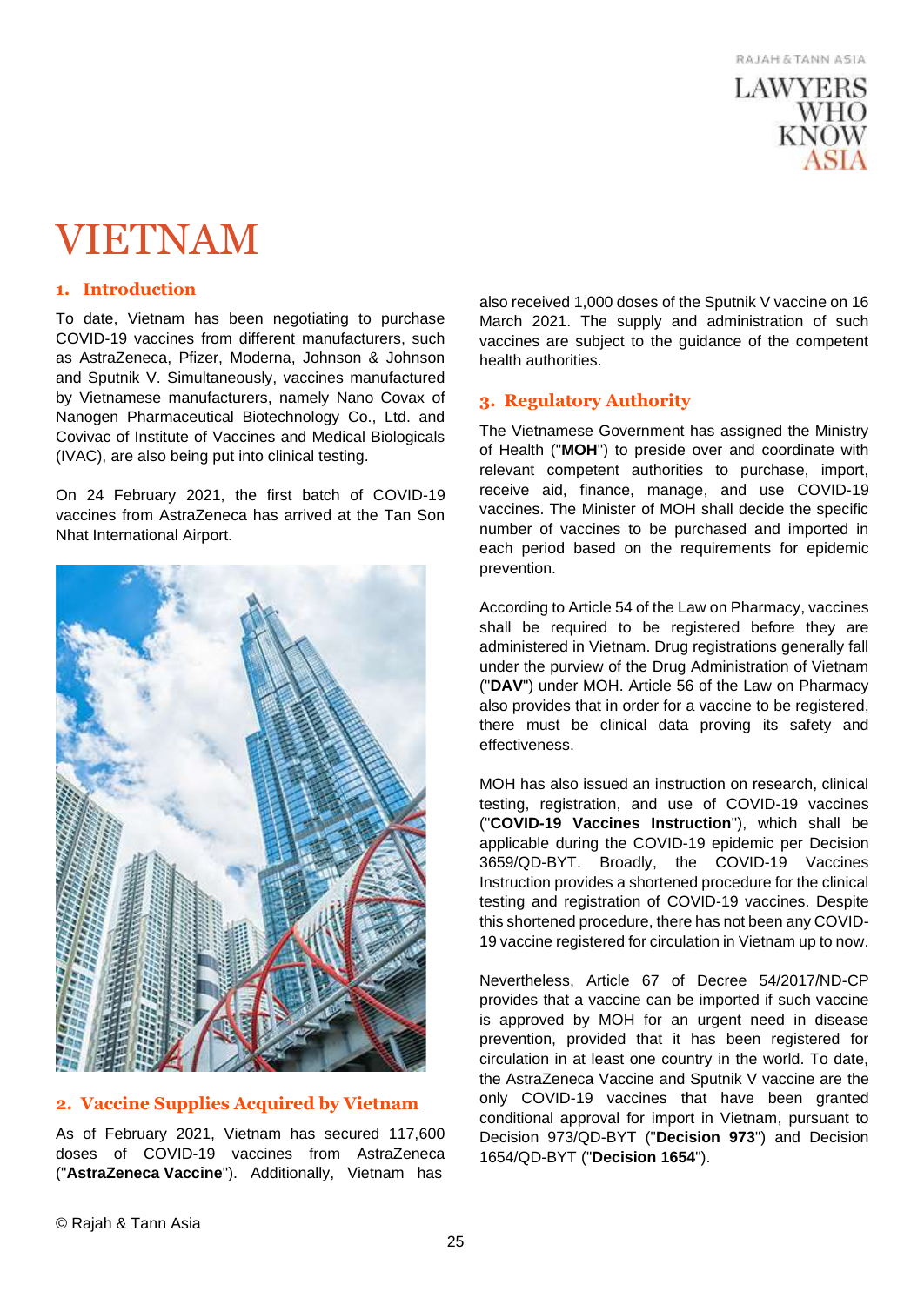# **LAWYERS WHO**<br>KNOW

#### **Importation and Manufacture of Vaccines**

Articles 2.43, 6.1 and 32 of the Law on Pharmacy provides that any entity that conducts pharmaceutical business in Vietnam, including import, manufacture, and distribution of drugs for a profitable purpose, must obtain a Certificate of Eligibility for Pharmacy Business ("**CEPB**"). The Minister of MOH or the Director of the Department of Health shall have the authority to issue a CEPB, depending on the specific business activities of each entity.

Additionally, Article 54.5 of the Law on Pharmacy states that overseas manufacturers of imported drugs must be assessed for their compliance with Good Manufacturing Practice ("**GMP**") before the registration of such drugs in Vietnam. Local vaccine manufacturers are also subject to the GMP.

#### **Distribution of Vaccines**

The vaccines shall first be administered to the priority groups, pursuant to Article 2 of Resolution 21/NQ-CP. According to Decision 1467/QD-BYT ("**Decision 1467**"), in Phase 1, 117,600 doses of AstraZeneca Vaccine will be administered to: (i) the frontline anti-epidemic force, which shall include medical staff treating COVID-19 patients; (ii) participants in epidemic prevention, including the members of the Steering Committee for epidemic prevention and control at all levels, people working in quarantine areas, people in charge of tracing and epidemiological investigations, and communitybased COVID-19 teams, volunteers, and reporters); and (iii) the army and police. The implementation areas shall be provinces and cities where COVID-19 transmission is widespread.

Decision 1467 states that the next phases shall be rolled out based on the actual progress of vaccine supplies, with specific instructions from MOH for each phase.

#### **4. Vaccine Provision for the Private Sector**

In Vietnam, only importers, manufacturers, or distributors with a CEPB can import, manufacture, or distribute vaccines. For unlicensed companies which intend to run their own vaccination programmes to ensure their employees are able to work safely, they must, in principle, purchase the vaccines from the licensed importers, manufacturers, or distributors.

Currently, the AstraZeneca Vaccine and the Sputnik V vaccine are the two vaccines which have been granted conditional approval for import into Vietnam. AstraZeneca Vietnam Company Limited, a subsidiary of the AstraZeneca Vaccine's manufacturer in Vietnam, is assigned to import the AstraZeneca Vaccine into Vietnam. Subject to the conditional approval of MOH on the importation of the AstraZeneca Vaccine, Decision 973 mandates that the use of such vaccine must follow the instructions of MOH. Decision 1654 on the conditional importation of the Spunik V vaccine also provides the same condition. Accordingly, it would be practically difficult for the private sector to get vaccine supplies at this point of time. There would also be the question of the quality control of both the vaccine and administration of the vaccine itself.

#### **5. Conclusion**

Any vaccine, before it may be circulated in Vietnam, must first be registered with MOH. In addition, vaccines can only be imported, manufactured or distributed by the licensed importers, manufacturers or distributors. However, a vaccine which has been registered for circulation in at least one other country may be imported into Vietnam if the vaccine is approved by MOH for an urgent need for disease prevention.

Vietnam is attempting to secure sufficient COVID-19 vaccines for the at-risk subjects. Meanwhile, the approval of MOH is required before any vaccines can be imported and circulated. Therefore, the speed of any vaccination initiative, whether by the Government or private sector, is largely dependent on MOH vaccine approval.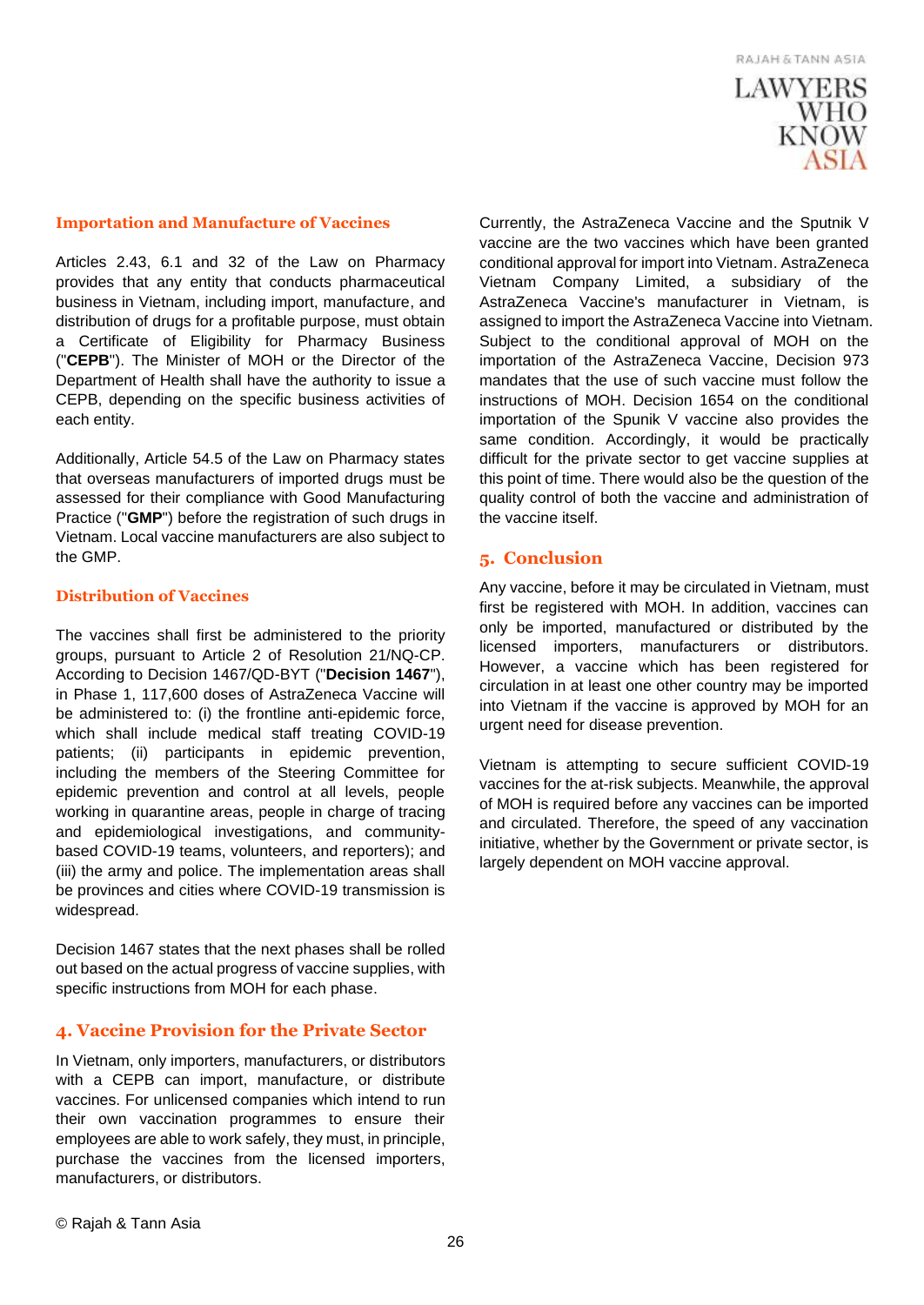

# <span id="page-26-0"></span>KEY CONTACTS

#### **Cambodia**



**Heng Chhay** R&T Sok & Heng Law Office Managing Partner

T +855 23 963 112/113 [heng.chhay@rajahtann.com](mailto:heng.chhay@rajahtann.com)



**Hout Sotheary** R&T Sok & Heng Law Office Partner

T +855 23 963 112/113 [hout.sotheary@rajahtann.com](mailto:hout.sotheary@rajahtann.com)

#### **China**



**Chia Kim Huat** Rajah & Tann Singapore LLP Regional Head, Corporate & Transactional Group

T +65 62320 464 [kim.huat.chia@rajahtann.com](mailto:kim.huat.chia@rajahtann.com)



**Linda Qiao**

Rajah & Tann Singapore LLP Shanghai Representative Office Senior International Counsel

T +86 21 6120 8818 [linda.qiao@rajahtann.com](mailto:linda.qiao@rajahtann.com)

#### **Indonesia**



**Farid Fauzi Nasution** Assegaf Hamzah & Partners Partner

T +62 21 2555 9998 [farid.nasution@ahp.id](mailto:farid.nasution@ahp.id)



**Anastasia Pritahayu R.D.** Assegaf Hamzah & Partners Senior Associate

T +62 21 2555 9998 [anastasia.pritahayu@ahp.id](mailto:anastasia.pritahayu@ahp.id)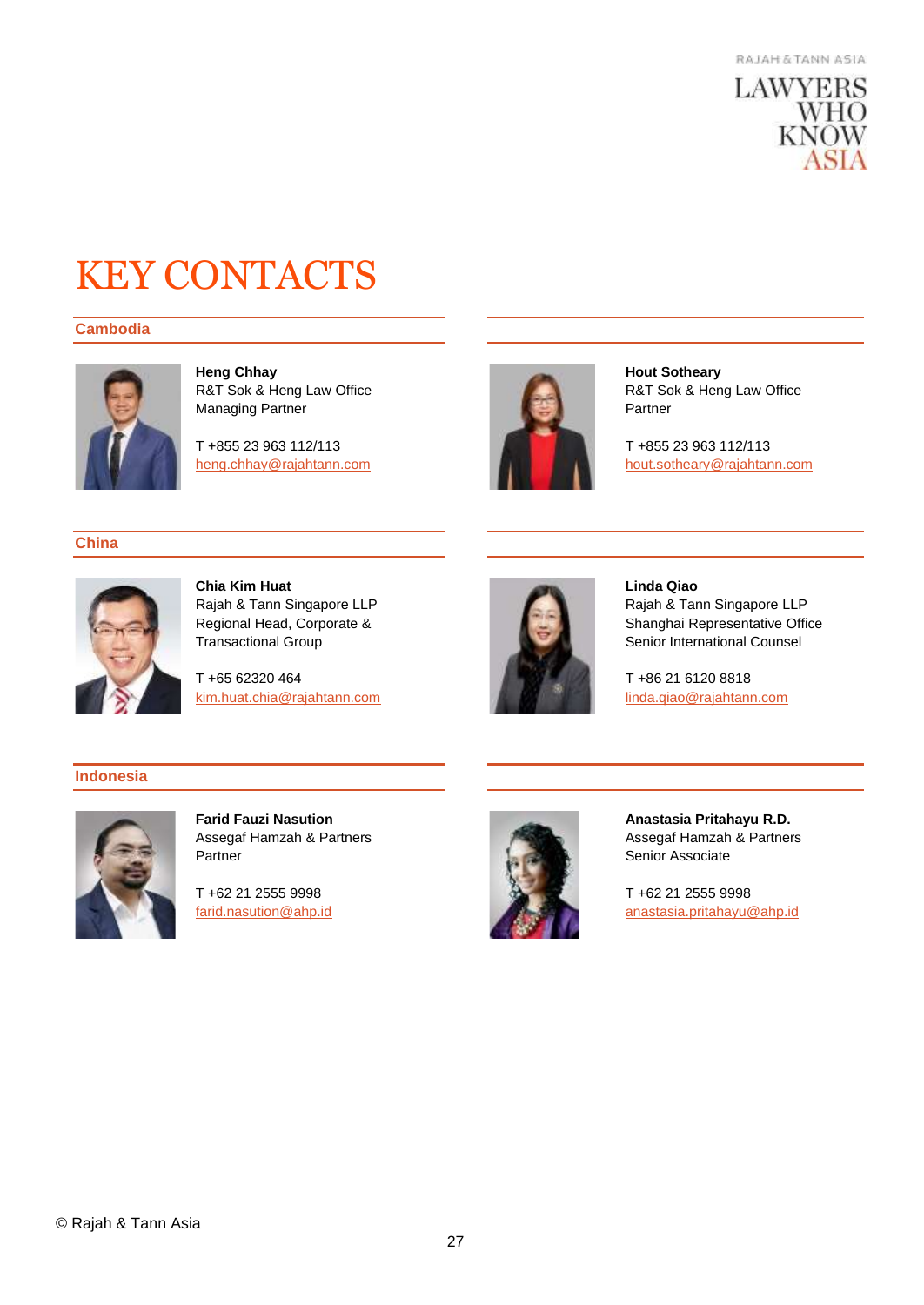

#### **Laos PDR**



**Lee Hock Chye** Rajah & Tann (Laos) Co., Ltd. Managing Partner

T +60 3 2273 1919 [hock.chye.lee@christopherleeong.com](mailto:hock.chye.lee@christopherleeong.com)



**Khanti Syackhaphom** Rajah & Tann (Laos) Co., Ltd. Legal Advisor

T +856 21 454 239 [khanti.syackhaphom@rajahtann.com](mailto:khanti.syackhaphom@rajahtann.com)

#### **Malaysia**



**Kuok Yew Chen** Christopher & Lee Ong Partner

T + 60 3 2273 1919 [yew.chen.kuok@christopherleeong.com](mailto:yew.chen.kuok@christopherleeong.com)



**Tracy Wong** Christopher & Lee Ong Partner

T + 60 3 2273 1919 [tracy.wong@christopherleeong.com](mailto:tracy.wong@christopherleeong.com)

#### **Myanmar**



**Dr Min Thein** Rajah & Tann Myanmar Company Limited Managing Partner

T +959 7304 0763 [min.thein@rajahtann.com](mailto:min.thein@rajahtann.com)

**Aung Chit Min** Rajah & Tann Myanmar Company Limited Associate

T +959 7304 0763 [aung.chit.min@rajahtann.com](mailto:aung.chit.min@rajahtann.com)

#### **Philippines**



**Norma Margarita (Norge) B. Patacsil** C&G Law Senior Partner

T +632 8894 0377 to 79 [nmbpatacsil@cagatlaw.com](mailto:nmbpatacsil@cagatlaw.com)



**Deborah Miriam D. Sobrepeña-Lacson** C&G Law Partner

T +632 8894 0377 to 79 [deb.sobrepena@cagatlaw.com](mailto:deb.sobrepena@cagatlaw.com)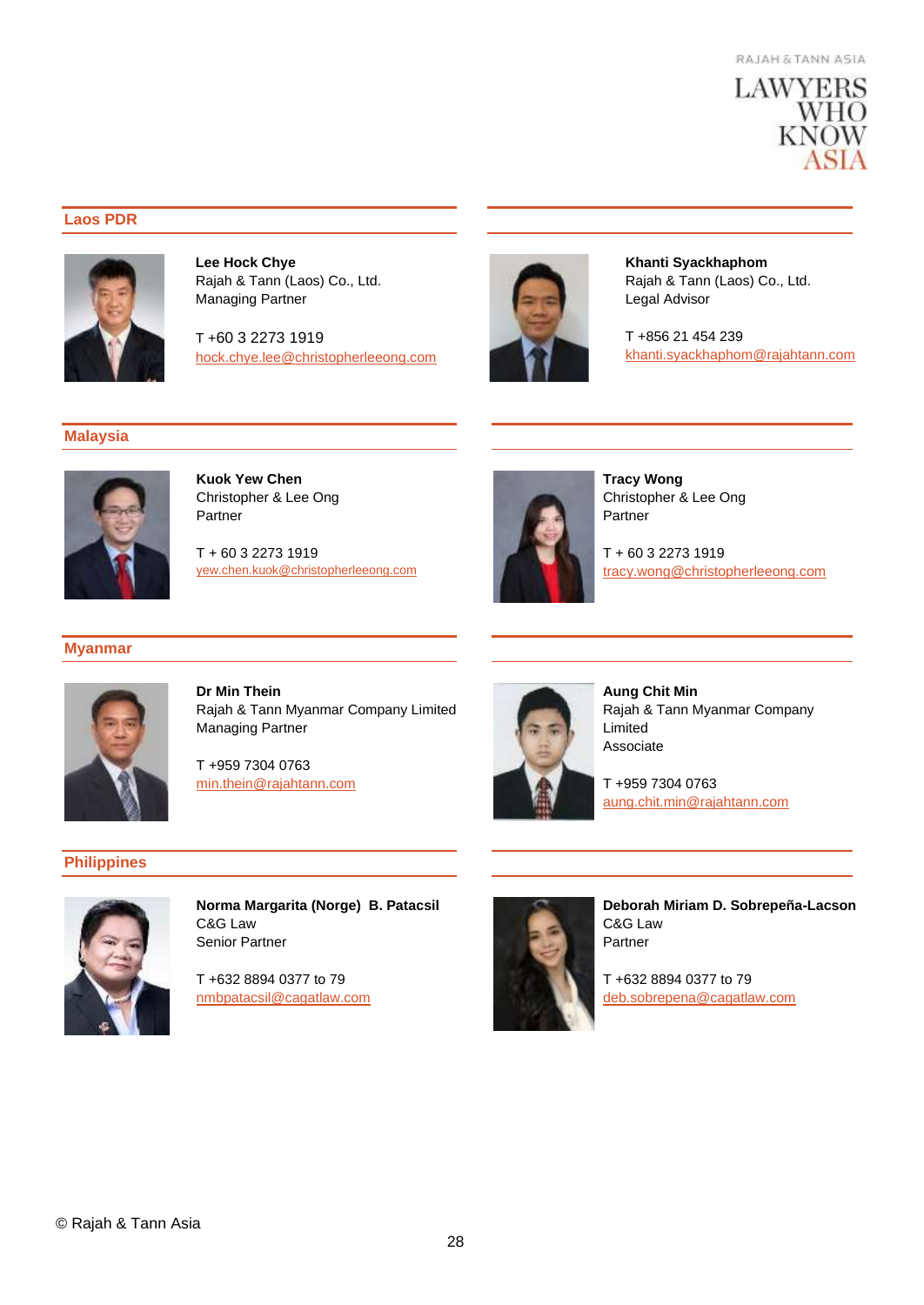

#### **Singapore**



**Anandarajah Kala** Rajah & Tann Singapore LLP Head, Competition & Antitrust and Trade

T +65 62320 111 [kala.anandarajah@rajahtann.com](mailto:kala.anandarajah@rajahtann.com)





**Melisa Uremovic** R&T Asia (Thailand) Limited Deputy Managing Partner

T +66 2656 1991 [melisa.u@rajahtann.com](mailto:melisa.u@rajahtann.com)



**Alvin Tan** Rajah & Tann Singapore LLP Partner

T +65 62320 904 [alvin.tan@rajahtann.com](mailto:alvin.tan@rajahtann.com)



**Supawat Srirungruang** R&T Asia (Thailand) Limited Partner

T +66 2656 1991 [supawat.s@rajahtann.com](mailto:supawat.s@rajahtann.com)

#### **Vietnam**



**Vu Thi Que** Rajah & Tann LCT Lawyers Partner / Chairwoman

T +84 28 3821 2382 [que.vu@rajahtannlct.com](mailto:que.vu@rajahtannlct.com)



**Cao Dang Duy** Rajah & Tann LCT Lawyers Special Counsel

T +84 28 3821 2382 [duy.cao@rajahtannlct.com](mailto:duy.cao@rajahtannlct.com)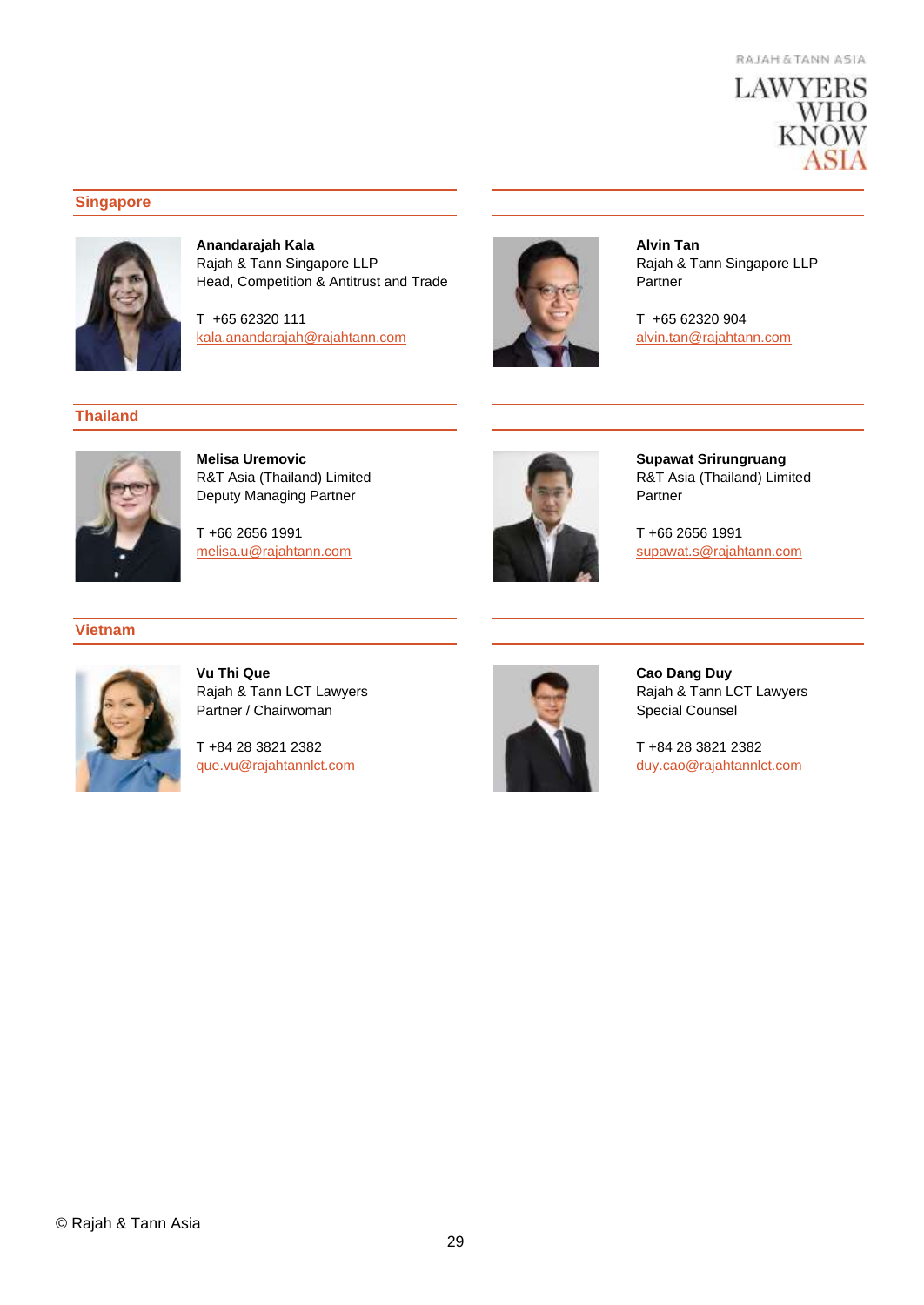#### **RAJAH & TANN ASJA**

### **LAWYERS WHO KNOW**

### <span id="page-29-0"></span>OUR REGIONAL CONTACTS

RAJAH & TANN | Singapore

**Rajah & Tann Singapore LLP** T +65 6535 3600 F +65 6225 9630 sg.rajahtannasia.com

R&T SOK & HENG | Cambodia

**R&T Sok & Heng Law Office** T +855 23 963 112 / 113 F +855 23 963 116 kh.rajahtannasia.com

RAJAH & TANN 立杰上海 SHANGHAI REPRESENTATIVE OFFICE | China

**Rajah & Tann Singapore LLP Shanghai Representative Office** T +86 21 6120 8818 F +86 21 6120 8820 cn.rajahtannasia.com

#### ASSEGAF HAMZAH & PARTNERS | Indonesia

#### **Assegaf Hamzah & Partners**

**Jakarta Office** T +62 21 2555 7800 F +62 21 2555 7899

**Surabaya Office**

T +62 31 5116 4550 F +62 31 5116 4560 www.ahp.id

#### RAJAH & TANN | Lao PDR

**Rajah & Tann (Laos) Co., Ltd.** T +856 21 454 239 F +856 21 285 261 la.rajahtannasia.com

**CHRISTOPHER & LEE ONG** | Malaysia

#### **Christopher & Lee Ong**

T +60 3 2273 1919 F +60 3 2273 8310 www.christopherleeong.com

#### RAJAH & TANN | Myanmar

**Rajah & Tann Myanmar Company Limited**

T +951 9345 343 / +951 9345 346 F +951 9345 348 mm.rajahtannasia.com

**GATMAYTAN YAP PATACSIL** GUTIERREZ & PROTACIO (C&G LAW) | Philippines

**Gatmaytan Yap Patacsil Gutierrez & Protacio (C&G Law)**  T +632 8894 0377 to 79/ +632 8894 4931 to 32 / +632 8552-1977 to 78 F +632 552 1978 www.cagatlaw.com

#### RAJAH & TANN | Thailand

#### **R&T Asia (Thailand) Limited**

T +66 2 656 1991 F +66 2 656 0833 th.rajahtannasia.com

#### RAJAH & TANN LCT LAWYERS | Vietnam

#### **Rajah & Tann LCT Lawyers**

**Ho Chi Minh City Office** T +84 28 3821 2382 F +84 28 3520 8206

#### **Hanoi Office**

T +84 24 3267 6127 F +84 24 3267 6128 www.rajahtannlct.com

Rajah & Tann Asia is a network of legal practices based in Asia.

Member firms are independently constituted and regulated in accordance with relevant local legal requirements. Services provided by a member firm are governed by the terms of engagement between the member firm and the client.

This publication is solely intended to provide general information and does not provide any advice or create any relationship, whether legally binding or otherwise. Rajah & Tann Asia and its member firms do not accept, and fully disclaim, responsibility for any loss or damage which may result from accessing or relying on this publication.